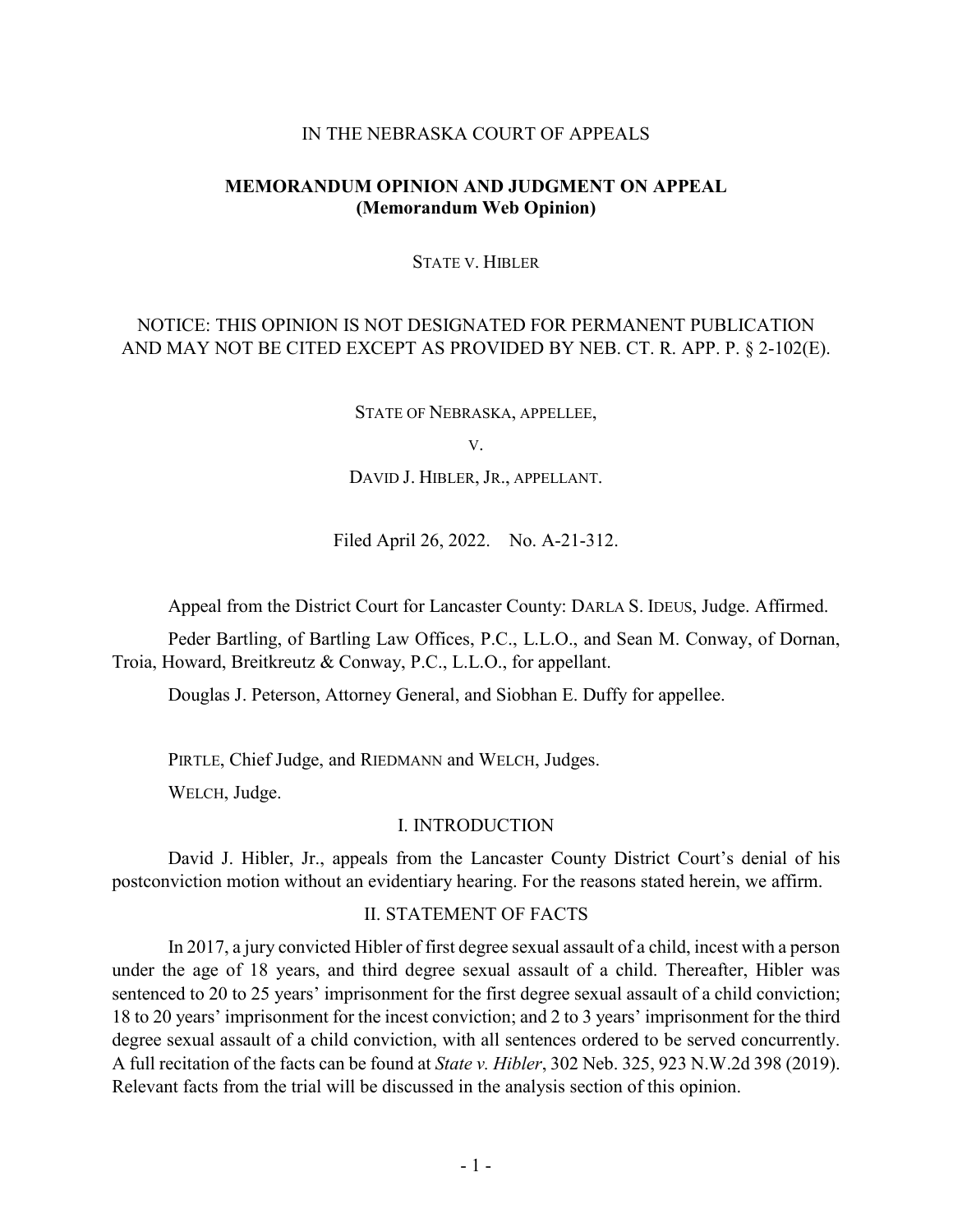Hibler timely filed a direct appeal during which he was represented by different counsel than trial counsel. In his direct appeal, Hibler contended that the district court erred when it rejected his constitutional challenge to Neb. Rev. Stat. § 28-319.01 (Reissue 2016); when it made several erroneous evidentiary rulings including admitting entries from the victim's diary, excluding relevant text messages, preventing Hibler from examining the victim's mother as it related to the victim's mother's military discharge, employment, and mental health history; when it found the evidence was sufficient to support his convictions of first degree sexual assault of an child and incest because the State did not prove the element of penetration; and that he received ineffective assistance of trial counsel. Specifically, in his direct appeal, Hibler claimed 24 separate bases for trial counsel ineffectiveness. The Nebraska Supreme Court affirmed Hibler's convictions and sentences. See *State v. Hibler*, 302 Neb. 325, 923 N.W.2d 398 (2019). In doing so, the Court identified Hibler's ineffective assistance of counsel claims, as restated and consolidated, as follows:

(1) failing to object to the testimony of J.H.'s friend regarding what J.H. told her when they met at the school playground;

(2) failing to impeach and cross-examine three members of law enforcement, A.H., and J.H. regarding differences in trial testimony concerning the processing of J.H.'s tablet computer and the testimony of some of the law enforcement officers in their depositions and a police report;

(3) failing to subpoena or move to compel the State to turn over a "Cellebrite report," a computer forensics software program used to extract an exact copy of the data or information stored on the device, which law enforcement generated during data extraction of the tablet computer;

(4) failing to engage an independent forensic computer examiner to review the reports and data extractions performed on the tablet computer;

(5) failing to mount a foundational challenge to the diary entries based on a broken chain of custody of the tablet computer, because officers gave conflicting deposition testimony concerning the tablet;

(6) failing to move for a continuance when the State produced an approximately 18,000-page Cellebrite report containing the contents of A.H.'s cell phone on the first day of trial;

(7) failing to investigate or obtain bank records or cross-examine A.H. on her removal of \$2,300 from a joint account with Hibler just prior to the time A.H. testified that Hibler made confessions to her;

(8) failing to cross-examine A.H. and J.H. and present evidence of the family's account with a media service provider concerning the movie they testified to watching in March 2016 that would show they watched a movie about child sexual assault prior to J.H.'s disclosure to her friends;

(9) failing to introduce evidence of an episode of a television show concerning victims of crimes which the family had watched and, instead of introducing this evidence or cross-examining J.H., only asking J.H. if it was one of her favorite shows, to which she responded, "No";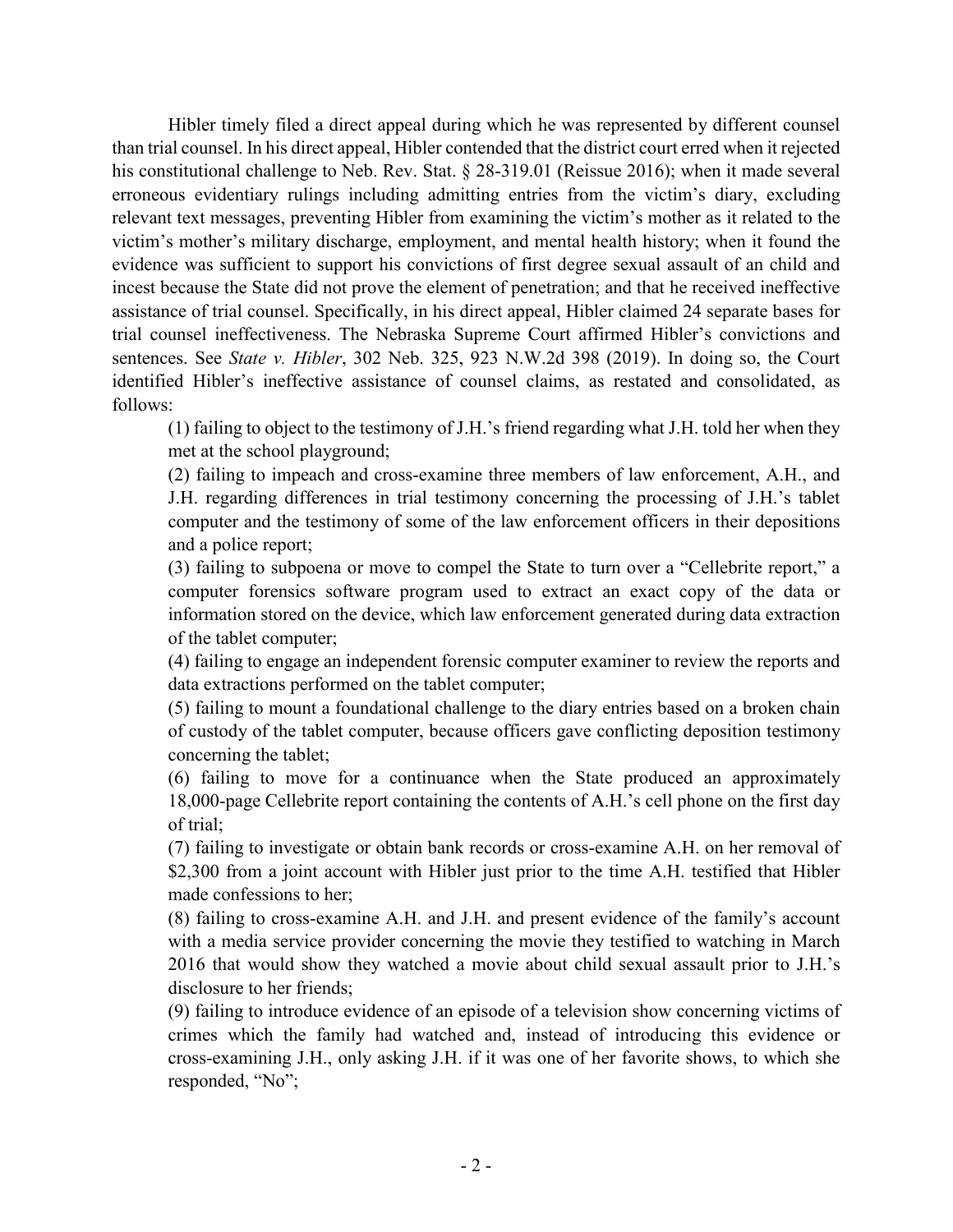(10) failing to cross-examine A.H. or investigate the facts that the purple underwear which tied on the sides and was entered as an exhibit was clothing A.H. wore as an exotic dancer, that it was stored in a suitcase in a storage room, and that A.H. would have noticed if Hibler had searched through the suitcase and brought out the underwear;

(11) failing to cross-examine A.H. and present evidence that A.H. was discharged from military service because she lied about her mental health diagnosis on her enlistment forms; (12) failing to investigate the online relationship A.H. had with a man she described as living in Hawaii, where such investigation would have revealed the relationship was significant and ongoing;

(13) failing to investigate or adequately cross-examine A.H. concerning previous efforts to take custody of their children from Hibler;

(14) failing to investigate and present evidence that J.H. made a false allegation against A.H.'s uncle in Arizona;

(15) failing to thoroughly investigate or cross-examine witnesses concerning the fact that the father of one of J.H.'s friends to whom she disclosed the abuse at the playground said the disclosure happened in March, not February, which information was revealed in the Cellebrite report provided to Hibler on the first day of trial;

(16) failing to subpoena or otherwise obtain records from the Ronald McDonald House in Kansas City, Missouri, which would have demonstrated the sexual assaults could not have occurred as J.H. testified, because A.H. was not in Kansas City at the times asserted by A.H. and J.H. at trial;

(17) failing to subpoena or investigate witnesses and failing to cross-examine Hibler's father when he testified at trial concerning the fact that Hibler almost never drank alcohol; (18) failing to examine two law enforcement officers regarding the police report that was generated after J.H.'s deposition in which she testified that the tablet computer had been returned to her possession and that she agreed not to do anything with it until the completion of the trial;

(19) failing to recall A.H. and J.H. during trial to rebut the State's case on matters discussed above;

(20) representing to the jury during closing arguments that Hibler might have committed some of the alleged acts even though Hibler specifically told trial counsel he did not engage in any sexual touching of J.H.;

(21) advising Hibler not to testify when Hibler informed trial counsel he did not engage in any sexual touching of J.H.;

(22) failing to cross-examine any of the police officers who testified as to the reasons for the delay of at least 1 year of the interviews of the children who were present at the playground where J.H. initially disclosed the sexual assaults;

(23) failing to cross-examine J.H.'s friend and the principal regarding who walked J.H. back to her classroom following her interview with the principal and teacher where police reports contradict the principal's testimony concerning who J.H. interacted with in the minutes following the interview; and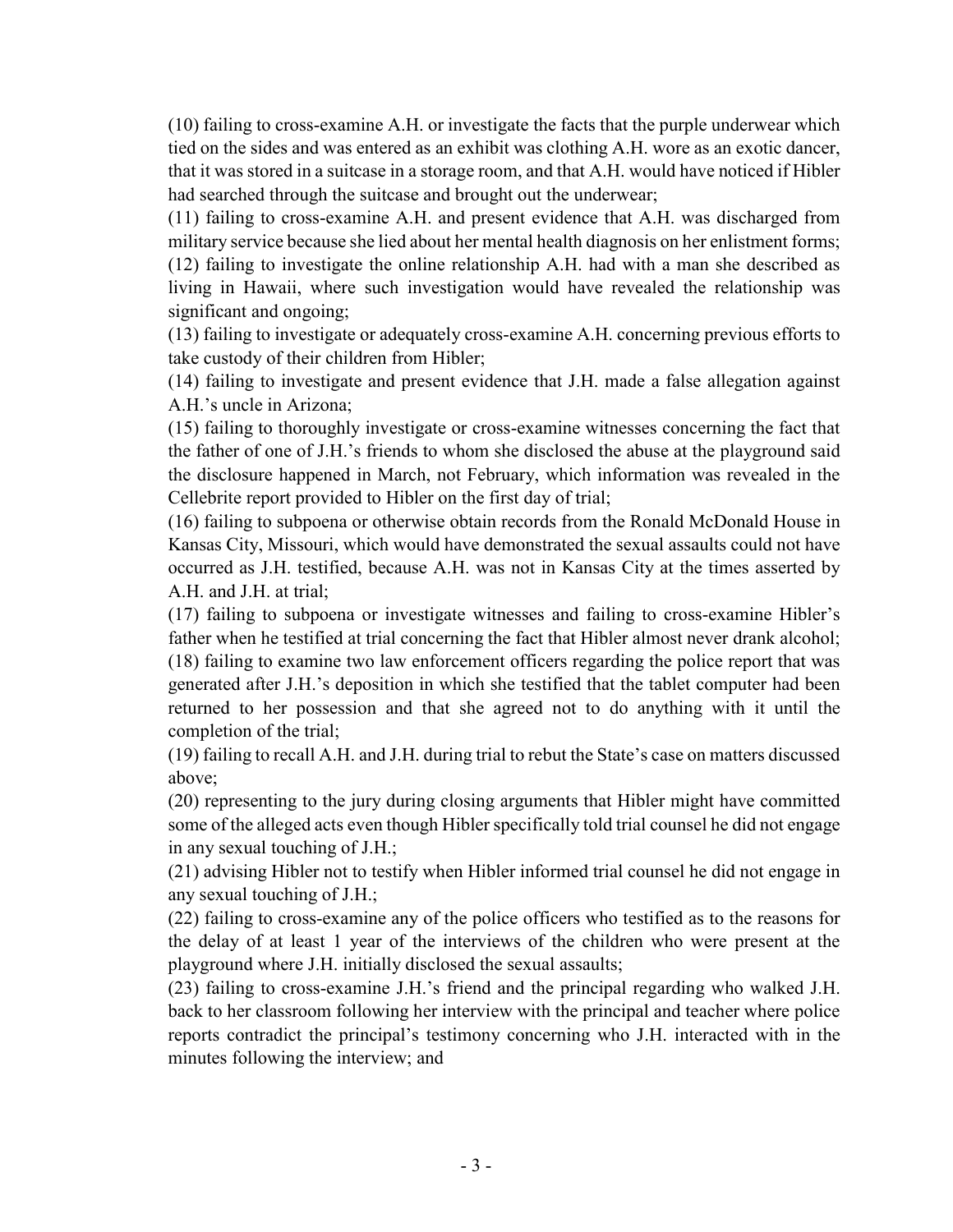(24) failing to subpoena witnesses from the school who would have testified that J.H. had been caught lying to school officials about unrelated matters in the time prior to her allegations against Hibler.

*State v. Hibler*, 302 Neb. 325, 348-51, 923 N.W.2d 398, 418-19 (2019). The court specifically found that the record was sufficient on direct appeal to resolve claims Claim 1, 11, 19, and 20. The court found that Hibler's 20 remaining ineffective assistance of counsel claims could not be resolved on direct appeal. Regarding these claims, the Nebraska Supreme Court specifically found:

For the reasons stated above, in this direct appeal from a jury trial, we reject Hibler's facial state and federal constitutional challenges to the age classifications defining first degree sexual assault of a child and the corresponding mandatory sentence in  $\S 28-319.01$  (1)(a) and (2). We conclude that the district court did not abuse its discretion with regard to the evidentiary rulings challenged by Hibler. The evidence at trial was sufficient to establish the element of sexual penetration to support Hibler's convictions for sexual assault of a child in the first degree and incest with a person under 18 years of age. See §§ 28-319.01 and 28-703. Finally, the record is insufficient to resolve the majority of Hibler's claims of ineffectiveness of trial counsel on direct appeal. However, we review and reject certain of these claims as described above. We affirm Hibler's convictions and sentences for first degree sexual assault of a child, incest with a person under 18 years of age, and third degree sexual assault of a child.

## *State v. Hibler*, 302 Neb. 325, 352-53, 923 N.W.2d 398, 420 (2019).

Hibler timely filed a 137-page motion for postconviction relief setting forth 29 claims including claims that had been preserved during his direct appeal plus new layered claims alleging that trial counsel provided ineffective assistance in certain respects and that his appellate counsel was ineffective by failing to raise such claims of ineffective assistance on direct appeal. The district court denied Hibler's motion for postconviction relief without an evidentiary hearing. In doing so, the district court specifically noted that, as to all 29 claims raised in Hibler's motion for postconviction relief:

One of the claims is a claim that was neither raised on direct appeal nor raised as a layered ineffective assistance claim. Eight of the claims are layered ineffective assistance claims in which [Hibler] alleges that his appellate counsel was ineffective for failing to raise the claims of ineffective assistance of trial counsel on direct appeal. The remaining twenty claims are reassertions of claims that were raised on direct appeal but were not resolved by the Nebraska Supreme Court.

The district court ultimately found, after analyzing the 29 claims at length, that "[f]or the reasons stated above, the court finds that all of the claims raised are either insufficiently pled, affirmatively refuted by the record, or [Hibler] cannot show that he was prejudiced," and that Hibler "was not entitled to an evidentiary hearing" and dismissed Hibler's motion for postconviction relief. Hibler has now appealed the dismissal of that motion.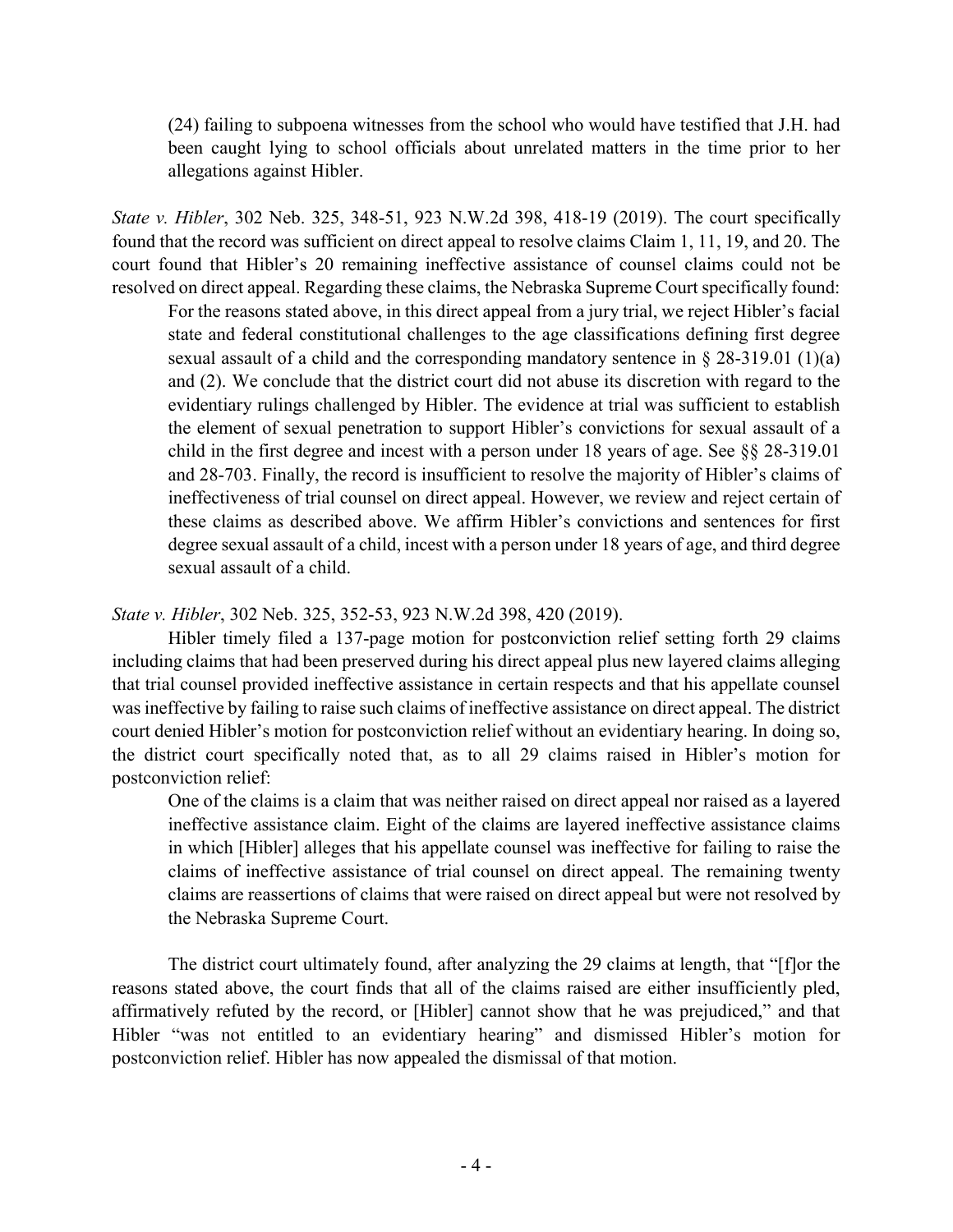#### III. ASSIGNMENT OF ERROR

Hibler's sole assignment of error, restated, is that the district court erred in denying his motion for postconviction relief without an evidentiary hearing. He asserts that various claims of ineffectiveness by his trial counsel and appellate counsel entitled him to an evidentiary hearing.

#### IV. STANDARD OF REVIEW

When a district court denies postconviction relief without conducting an evidentiary hearing, an appellate court must determine whether the petitioner has alleged facts that would support the claim and, if so, whether the files and records affirmatively show that he or she is entitled to no relief. *State v. Britt*, 310 Neb. 69, 963 N.W.2d 533 (2021).

In appeals from postconviction proceedings, an appellate court reviews de novo a determination that the defendant failed to allege sufficient facts to demonstrate a violation of his or her constitutional rights or that the record and files affirmatively show that the defendant is entitled to no relief. *State v. Parnell*, 305 Neb. 932, 943 N.W.2d 678 (2020).

Whether a claim raised in a postconviction proceeding is procedurally barred is a question of law which is reviewed independently of the lower court's ruling. *Id.*

#### V. ANALYSIS

Hibler asserts that the district court erred in denying his motion for postconviction relief without an evidentiary hearing. Although Hibler alleged 29 different claims of ineffective assistance of counsel in his motion for postconviction relief, all of which were rejected by the district court, he argues only nine of those claims in connection with this appeal. The first two relate to claims of ineffective assistance of trial counsel preserved on direct appeal. The remaining seven claims represent layered claims that his appellate counsel was ineffective for failing to raise errors of trial counsel on direct appeal. Hibler generally argues that each of those nine claims should have entitled him to an evidentiary hearing. The two claims argued in Hibler's brief governing his trial counsel's ineffective assistance allege that the district court erred in failing to grant Hibler an evidentiary hearing in connection with his trial counsel's failure to (a) investigate and present an alibi defense and (b) move for a continuance when the State produced a Cellebrite report containing the contents of A.H.'s cell phone on the first day of trial. The seven claims argued in Hibler's brief governing his appellate counsel's ineffective assistance (layered claims) allege that his appellate counsel failed to raise and preserve on direct appeal his trial counsel's failure to: (a) challenge the State's charging instrument for lack of specificity; (b) file a motion in limine and object to testimony regarding a sexual assault that occurred outside of Lancaster County; (c) investigate and present evidence on issues related to the victim's iPad; (d) file a motion in limine and object to A.H.'s testimony concerning an unrelated sexual incident; (e) object to the State's closing argument; (f) renew his motion for directed verdict; and (g) object to jury instructions 3 and 6. We will analyze the two claims preserved from his direct appeal and his layered claims of ineffective assistance of his appellate counsel separately.

As to all such claims, a court must grant an evidentiary hearing to resolve the claims in a postconviction motion when the motion contains factual allegations which, if proved, constitute an infringement of the defendant's rights under the Nebraska or federal Constitution. *State v.*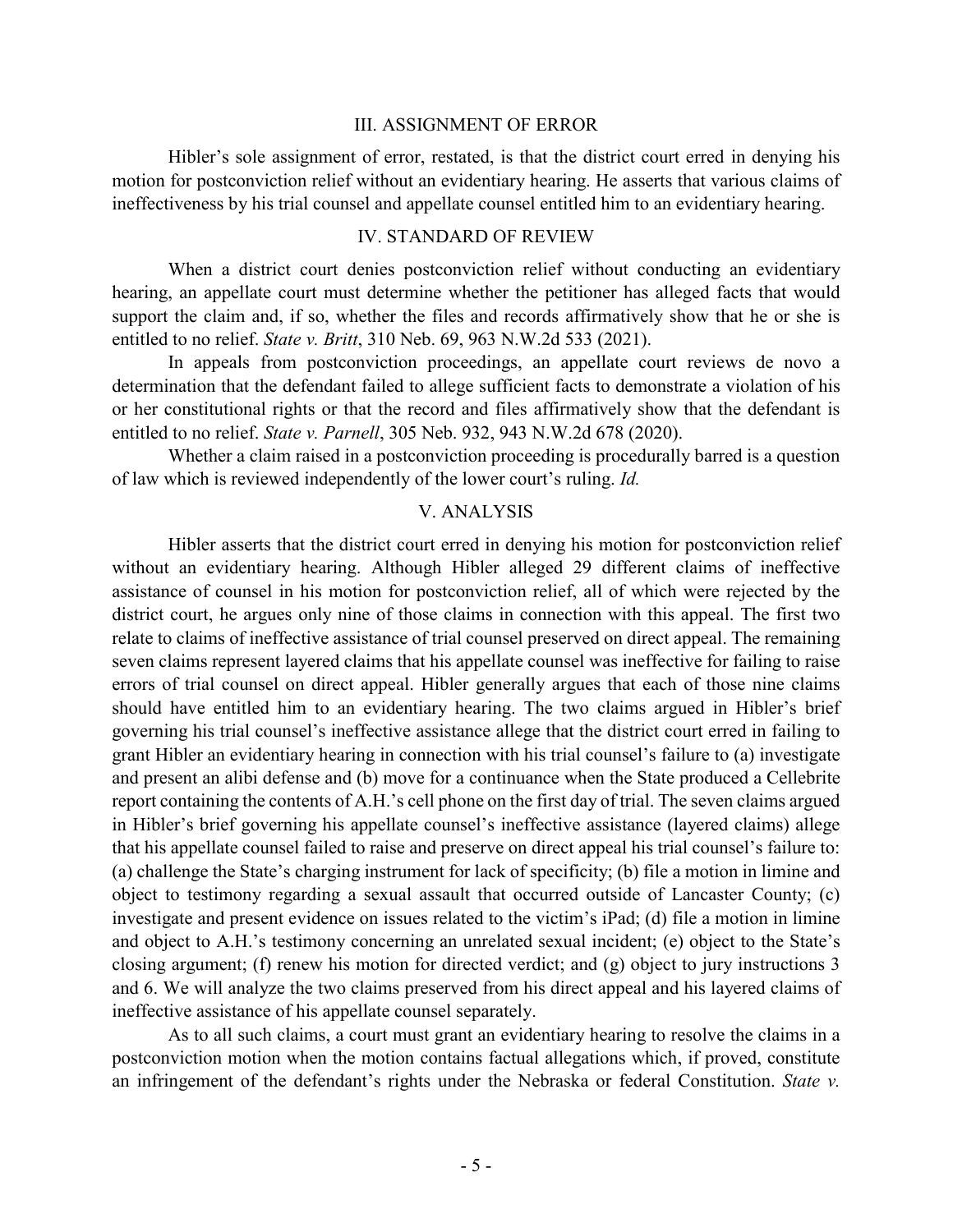*Munoz*, 309 Neb. 285, 959 N.W.2d 806 (2021). However, in a postconviction proceeding, an evidentiary hearing is not required: (1) when the motion does not contain factual allegations which, if proved, constitute an infringement of the movant's constitutional rights; (2) when the motion alleges only conclusions of fact or law; or (3) when the records and files affirmatively show that the defendant is entitled to no relief. *State v. Parnell*, 305 Neb. 932, 943 N.W.2d 678 (2020). In the absence of alleged facts that would render the judgment void or voidable, the proper course is to overrule a motion for postconviction relief without an evidentiary hearing. *Id.*

#### 1. INEFFECTIVE ASSISTANCE OF TRIAL COUNSEL

Of the 20 claims preserved from his direct appeal, in connection with this appeal, Hibler only argues that two of these entitled him to an evidentiary hearing. The first claim relates to item number 16 in the Nebraska Supreme Court's opinion in *State v. Hibler*, 302 Neb. 325, 350, 923 N.W.2d 398, 419 (2019), wherein Hibler alleged his trial counsel was ineffective in "failing to subpoena or otherwise obtain records from the Ronald McDonald House in Kansas City, Missouri, which would have demonstrated the sexual assaults could not have occurred as J.H. [the victim] testified, because A.H. [the victim's mother] was not in Kansas City at the times asserted by A.H. and J.H. at trial." Hibler argues he was entitled to an evidentiary hearing regarding this claim that his trial counsel was ineffective for failing to pursue these records to create an alibi defense.

The second claim relates to item number six in the Nebraska Supreme Court's opinion in *State v. Hibler, supra*, wherein Hibler alleged that his trial counsel was ineffective for failing to move for a continuance when the State produced a Cellebrite report containing the contents of A.H.'s cell phone on the first day of trial.

Generally, to prevail on a claim of ineffective assistance of counsel under *Strickland v. Washington*, 466 U.S. 668, 104 S. Ct. 2052, 80 L. Ed. 2d 674 (1984), the defendant must show that his or her counsel's performance was deficient and that this deficient performance actually prejudiced the defendant's defense. *State v. Assad,* 304 Neb. 979, 938 N.W.2d 297 (2020). To show that counsel's performance was deficient, a defendant must show that counsel's performance did not equal that of a lawyer with ordinary training and skill in criminal law. *Id.* To show prejudice, the defendant must demonstrate a reasonable probability that but for counsel's deficient performance, the result of the proceeding would have been different. *Id.* The two prongs of the ineffective assistance of counsel test under Strickland may be addressed in either order. *Id.*

### (a) Records From Ronald McDonald Charity House

Hibler's first claim preserved relates to trial counsel's failure to investigate an alibi defense.

A defendant asserting an alibi defense bears a heavy evidentiary burden. To establish an alibi defense, a defendant must show (1) he or she was at a place other than where the crime was committed and (2) he or she was at such other place for such a length of time that it was impossible to have been at the place where and when the crime was committed. *State v. Newman*, 310 Neb. 463, 966 N.W.2d 860 (2021).

In connection with his direct appeal, Hibler contended (as depicted in item 16 from the Supreme Court's opinion in *State v. Hibler, supra*) that his trial counsel should have obtained or subpoenaed records from the Ronald McDonald House (RMCH) in Kansas City to establish that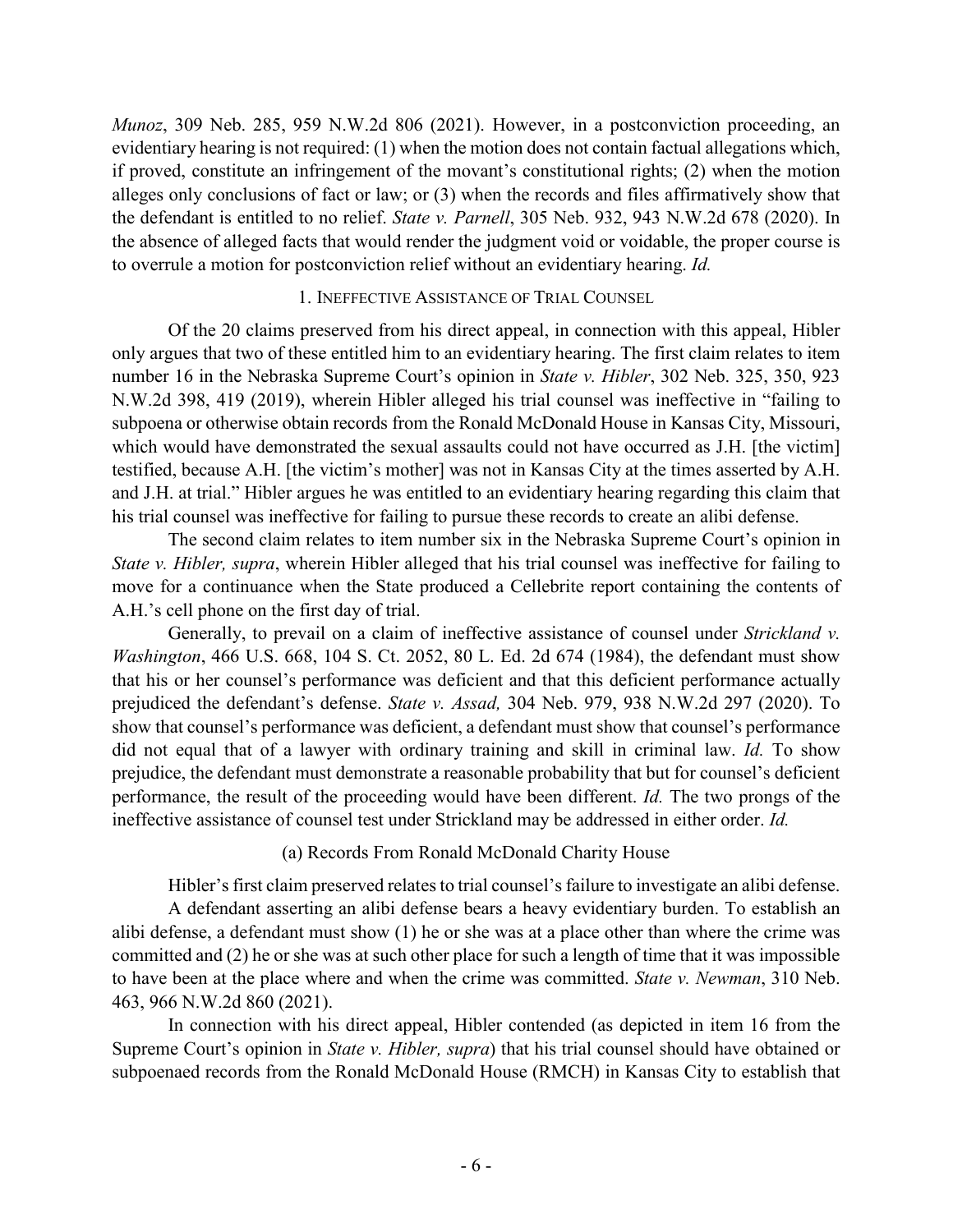Hibler was not physically present with the victim during the times that the victim alleged Hibler assaulted her and could not have committed the offenses. We first note that, as to this allegation, the district court found that Hibler failed to raise this claim on direct appeal and, in his postconviction motion, failed to separately raise this claim as a layered claim of ineffective assistance of trial counsel. Although we agree that in his postconviction motion Hibler did not raise this claim as a layered claim, we disagree that Hibler failed to preserve this claim on direct appeal and find that he did preserve it on direct appeal and in his postconviction motion as a claim of ineffective assistance of his trial counsel. As such, we will analyze whether Hibler was entitled to an evidentiary hearing on his claim that his trial counsel was ineffective for failing to subpoena records from RMCH in order to establish an alibi defense.

The State charged Hibler with first degree sexual assault of a child, third degree sexual assault, and incest relating to incidents which occurred between January 1, 2014, to March 17, 2016. At trial, the victim testified that Hibler began sexually abusing her shortly after she won a soapbox derby and that the abuse ended sometime before February 2016. Although the victim was unable to remember specific dates of the specific incidents, she believed that the incidents occurred when A.H. was out-of-town for the victim's brother's cancer treatment. A.H. testified that medical treatments for the victim's brother occurred between October 15, 2015, and February 2016, and included four monthly scheduled treatments in Kansas City, one of which was an overnight visit, and along with overnight emergency room (ER) visits. Specifically, A.H. testified that she spent three nights at an ER in Lincoln, Nebraska, in October 2015; one night at RMCH in October 2015; and three consecutive nights in Kansas City at a separate location for a research study in January 2016. A.H. testified she was unable to provide specific dates that Hibler accompanied her or remained home but generally testified that Hibler did not accompany her for the three emergency overnight visits or the three-day research study. She testified that on some occasions, Hibler joined her for a day or two into the trips.

Hibler claims that if counsel had obtained the records from RMCH directly, it would have provided him with an alibi for the alleged assaults. However, from our review of the record, counsel conducted discovery and cross-examined A.H. regarding the dates and length of medical visits. Of the overnight visits, only one appeared to have been at the RMCH. Consequently, even if counsel requested records from RMCH, the date would only have related to one such occasion when A.H. was out of town with the victim's brother. Nor does it necessarily correlate with a time that J.H. alleged Hibler sexually assaulted her, as she testified she was uncertain as to the specific dates but that the assaults started in October 2015 and ended prior to February 2016.

To prevail on a claim of ineffective assistance of counsel under *Strickland v. Washington*, 466 U.S. 668, 104 S. Ct. 2052, 80 L. Ed. 2d 674 (1984), the defendant must show that his or her counsel's performance was deficient and that this deficient performance actually prejudiced the defendant's defense. *State v. Assad*, 304 Neb. 979, 938 N.W.2d 297 (2020). We have characterized "prejudice," in the context of alleged ineffective assistance of counsel, as a reasonable probability that, but for counsel's unprofessional errors, the result of the proceeding would have been different. *State v. Robinson*, 271 Neb. 698, 710, 715 N.W.2d 531, 546 (2006); *State v. Williams,* 224 Neb. 114, 396 N.W.2d 114 (1986). A reasonable probability is a probability sufficient to undermine confidence in the outcome. *State v. Robinson, supra*; *State v. Williams, supra*. We find the record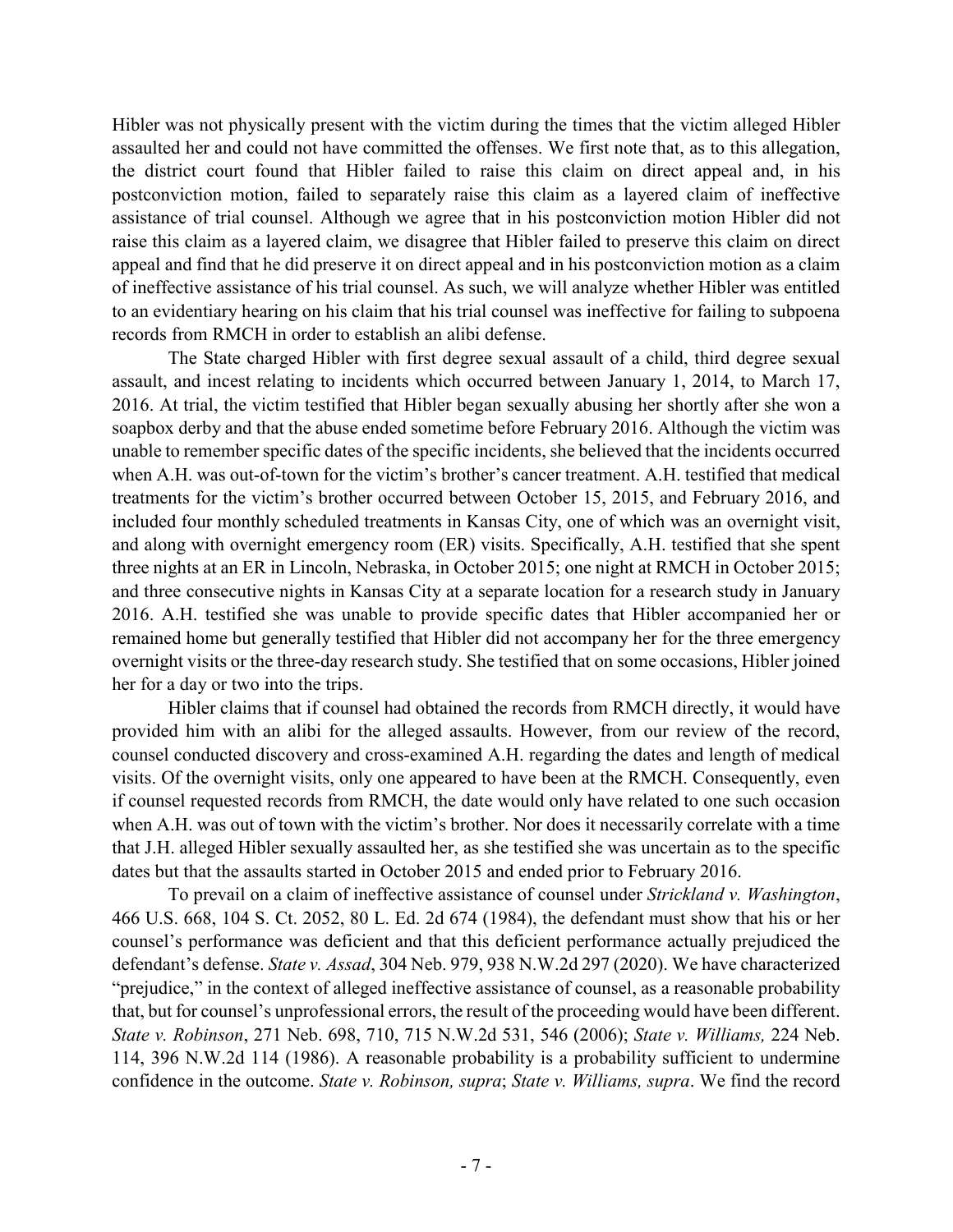sufficiently refutes Hibler's claim that he was prejudiced by his trial counsel's failure to subpoena records from A.H.'s overnight stays at RMCH.

Although Hibler appears to expand on his argument by referencing other dates that the victim was not alone with Hibler in relation to other incidents not involving RMCH, we find that Hibler failed to preserve these claims of ineffective assistance of his appellate counsel in his motion for postconviction relief. As such, we will not analyze those claims any further.

## (b) Failure to Request Continuance

Second, Hibler contends that trial counsel was ineffective for failing to move for a continuance when the State committed a *Brady* violation by producing a Cellebrite report containing the contents of A.H.'s cellphone on the first day of the trial. This claim was preserved in Hibler's direct appeal as item six, raised in his postconviction motion, and then argued in his brief on appeal.

In Nebraska, discovery in criminal cases is governed by statute, and Neb. Rev. Stat. § 29-1912 (Reissue 2016) exacts more than the constitutional minimum. *State v. Smith*, 292 Neb. 434, 873 N.W.2d 169 (2016). Nevertheless, if a continuance would have been a sufficient remedy for a belated disclosure in violation of § 29-1912, a defendant who fails to request a continuance waives any rights he or she may have had pursuant to § 29-1912. *Id.* The decision as to whether to grant a continuance in a criminal case is within the discretion of the trial court. *State v. Weathers*, 304 Neb. 402, 935 N.W.2d 185 (2019). In order to determine whether counsel was ineffective for failing to move for a continuance after discovering a *Brady* violation, we first turn to whether there was a *Brady* violation by the State.

Pursuant to *Brady v. Maryland*, 373 U.S. 83, 83 S. Ct. 1194, 10 L. Ed. 2d 215 (1963), a prosecuting authority must provide a defendant in a criminal case with all exculpatory evidence that said defendant could use to defend himself at trial. Exculpatory evidence is evidence that might exonerate the defendant and the so-called "*Brady* material" consists of exculpatory or impeaching information and evidence that is material to the guilt or innocence or to the punishment of the defendant. *State v. Harris*, 296 Neb. 317, 893 N.W.2d 440 (2017). There are three components of a true *Brady* violation: (1) The evidence at issue must be favorable to the accused, either because it is exculpatory, or because it is impeaching; (2) that evidence must have been suppressed by the State, either willfully or inadvertently; and (3) prejudice must have ensued. *State v. Stelly*, 308 Neb. 636, 955 N.W.2d 729 (2021). No *Brady* violation exists when material evidence is disclosed prior to end of trial. *State v. Marks*, 286 Neb. 166, 835 N.W.2d 656 (2013). Further, the mere determination that evidence is withheld does not automatically indicate that the prosecution violated its *Brady* duty. *State v. Lykens*, 271 Neb. 240, 710 N.W.2d 844 (2006). The term "*Brady* violation" is sometimes used to refer to any breach of the broad obligation to disclose exculpatory evidence, that is, to any suppression of so-called "*Brady* material," although, strictly speaking, there is never a real "*Brady* violation" unless the nondisclosure is so serious that there is a reasonable probability that the suppressed evidence would have produced a different verdict. *Id.*

Here, discovery was granted by the district court on November 15, 2016, with compliance ordered within 14 days. On October 20, 2017, the court issued a "Protective Order for Release of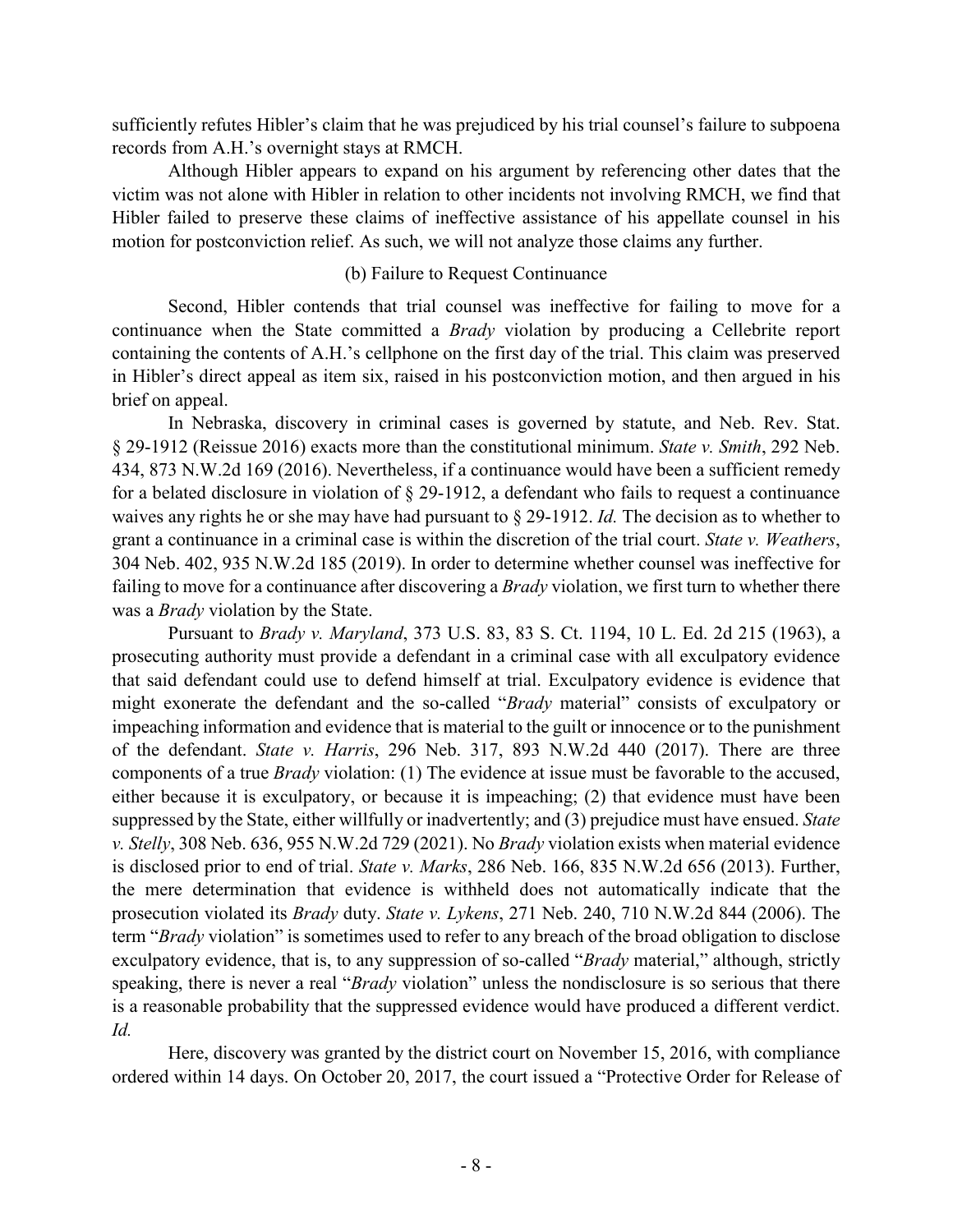Cellebrite Report" requiring the State to provide Hibler a copy of the report to assist in preparation for trial. On October 23, the State provided Hibler's counsel with a Cellebrite report of the extraction from A.H.'s cellphone which report included multiple photographs, recordings, text messages, videos, and other data. Hibler contends that the report contained data regarding meetings A.H. had with Hibler, information on the admissions Hibler made to A.H., communication with another male, and communication that implicated A.H.'s truthfulness in the context of the parties' divorce.

During the course of the trial, Hibler's trial counsel specifically indicated that he had no objection to the Cellebrite report when the State sought to admit it and then separately attempted to utilize portions of the report in the defense's case-in-chief. For example, during the defense's case-in-chief, trial counsel specifically stated:

We have marked as Exhibit 29, at least at this time a portion or abstract from the Cellebrite report of [A.H.'s] phone provided to the defense late last week. We used portions of it during the State's case. When we were reviewing it, we came across this portion of a text message, instant message threat, between [A.H.] and [Hibler] around May 8<sup>th</sup> which is the -- I would say about 10 days or so, if I do my math, after two conversations in which [A.H.] claims that [Hibler] had fully confessed once and not so much detail and later in considerable detail.

There are aspects of the conversation in which we believe [A.H.'s] responses, maybe they are verbal acts and maybe not offered for the truth of the matter asserted. But our position would be this piece of evidence is inconsistent with her claim that within a few days or ten days earlier, [Hibler] on two occasions had confessed some sort of complicity in the assaults on [the victim] and by that time she already had taken that information to the police.

Now there are things in there beyond that. But I would like to get at least her response to [Hibler's] protestations that he didn't do anything wrong and that she is the one that is making these statements and her response is -- well, just tell the truth. She is not saying that you have already told the truth. I have told the police. This conversation sounds like just the opposite occurred, that there wasn't any confession, there wasn't any truth telling by [Hibler] and I ought to be able to use the text messages. They are the best evidence of what was said. I don't know that we gain anything by just having her read them into the record. If there are portions of that message between 10:46:06 and 10:46:16 that may be outside of that limited purpose, they can be excised or take a black marker to them. But I wanted to bring the entirety of the conversation to the court's attention and work backwards from there.

I believe this would be relevant. I can call . . . [A.H.] if necessary so she can explain herself or whatever. But I think this is a critical piece of evidence.

Hibler's specific assignment of error here is that his trial counsel was ineffective for failing to move for a continuance following his discovery of a *Brady* violation involving the State's late production of the Cellebrite reports. To that end, Hibler simply and vaguely asserts that the late disclosure impeded his ability to prepare for trial. As we stated before, no *Brady* violation exists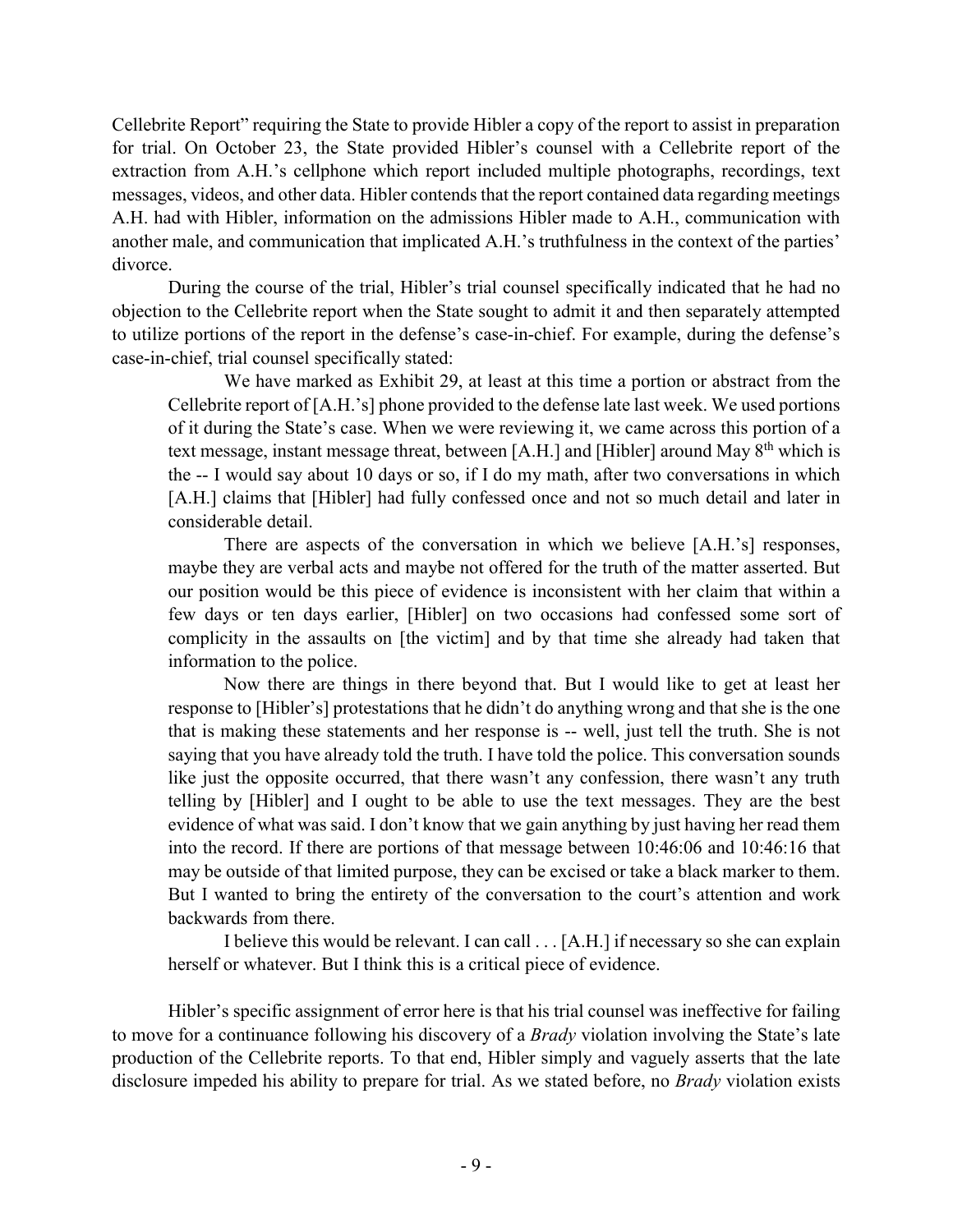when material evidence is disclosed prior to the end of trial. To that end, we reject the assertion that trial counsel was ineffective for failing to act following the discovery of a *Brady* violation. Regardless, the relevant inquiry here is whether counsel was ineffective for failing to move for a continuance following the late disclosure of the report. We reject that claim for two reasons. First, the record reveals that trial counsel did review the report because counsel attempted to utilize it in connection with Hibler's defense. Second, Hibler's allegation is devoid of any specific component of the report which he claims his counsel was unable to timely discover due to the late disclosure which would have impacted his defense. Stated differently, Hibler has failed to sufficiently plead how the late disclosure of the report resulted in any prejudice to him. This specific assignment of error fails.

### 2. INEFFECTIVE ASSISTANCE OF APPELLATE COUNSEL

Next, Hibler argues in his brief that he was entitled to an evidentiary hearing for his asserted claims of ineffective assistance of appellate counsel. We first note that Hibler's brief states that:

In his "Verified Petition For Postconviction Relief," Hibler reasserted twenty (20) ineffective assistance of counsel claims that the Nebraska Supreme Court did not resolve on direct appeal. . . . As [Hibler's] Brief has addressed the majority of said claims heretofore, Hibler reasserts said claims herein as if set forth fully.

Brief for appellant at 40. We interpret this paragraph as an attempt to preserve claims raised in Hibler's motion for postconviction relief which are not specifically argued in the brief for appellant. To the extent that Hibler is attempting to do so, we decline to consider any claims not argued in his brief. See *State v. Wood*, 310 Neb. 391, 966 N.W.2d 825 (2021) (alleged error must be both specifically assigned and specifically argued in brief of party asserting error to be considered by appellate court).

Hibler specifically argues that his appellate counsel was ineffective for failing to preserve claims of Hibler's trial counsel's ineffectiveness for failing to: (a) challenge the information for lack of specificity; (b) file a motion in limine and object to testimony regarding a sexual assault that occurred outside of Lancaster County; (c) investigate and present evidence on issues related to the victim's iPad; (d) file a motion in limine to exclude A.H.'s testimony concerning an unrelated sexual incident and not objecting to the testimony at trial; (e) object to the State's closing argument; (f) renew his motion for directed verdict; (g) and object to jury instructions 3 and 6. Because these ineffective assistance of appellate counsel claims have been properly preserved for our review, we proceed to consider them in turn.

When a claim of ineffective assistance of appellate counsel is based on the failure to raise a claim on appeal of ineffective assistance of trial counsel, known as a layered claim of ineffective assistance of counsel, an appellate court will look at whether trial counsel was ineffective under the *Strickland v. Washington*, 466 U.S. 668, 104 S. Ct. 2052, 80 L. Ed. 2d 674 (1984) test; if trial counsel was not ineffective, then defendant was not prejudiced by appellate counsel's failure to raise the issue. *State v. Parnell*, 305 Neb. 932, 943 N.W.2d 678 (2020). Much like claims of ineffective assistance of trial counsel, a defendant claiming ineffective assistance of appellate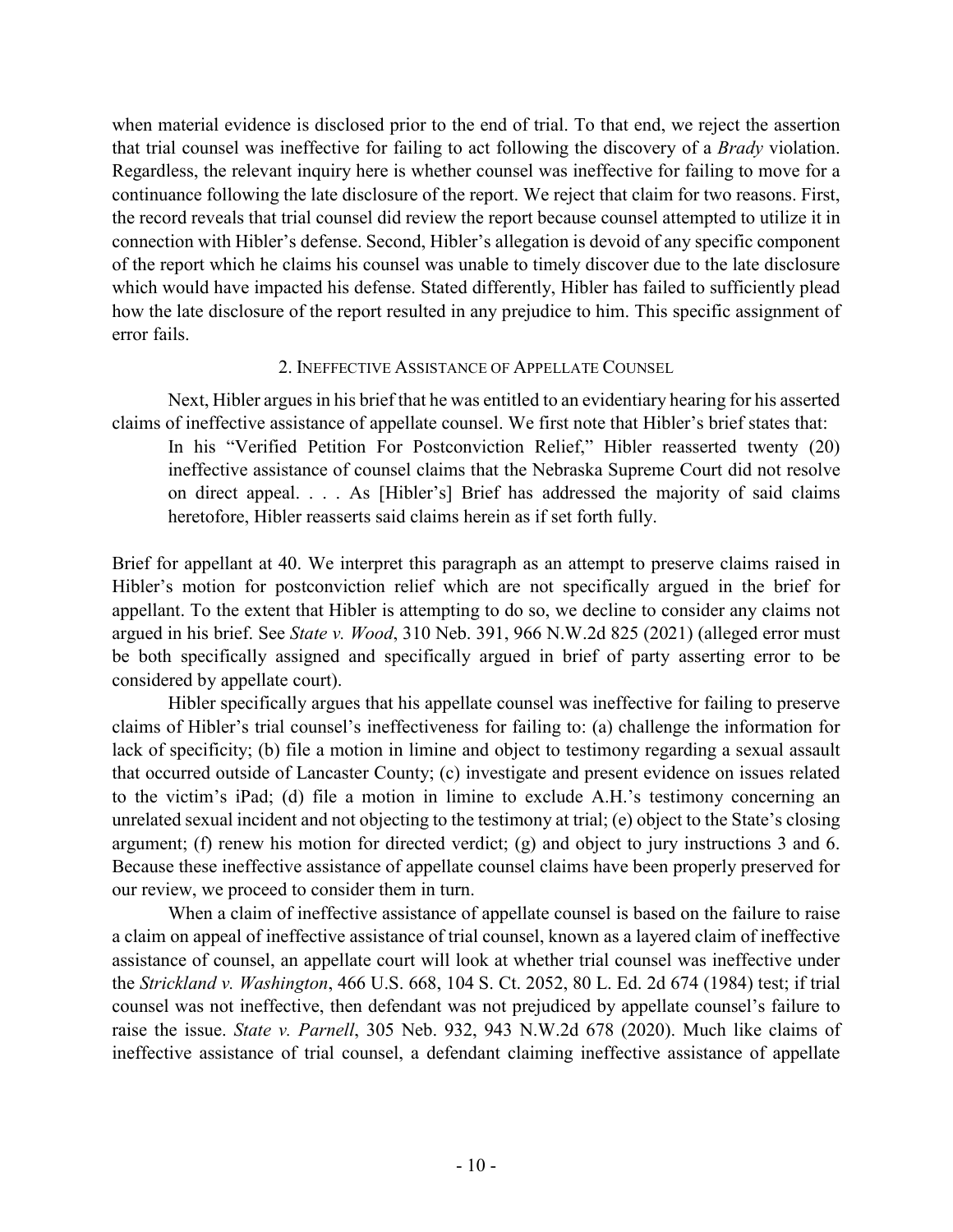counsel must show under *Strickland* that (1) his or her counsel's performance was deficient; and (2) this deficient performance actually prejudiced the defendant's defense. *Id.*

To show that counsel's performance was "deficient," as required to support a claim of ineffective assistance of counsel, the defendant must show counsel's performance did not equal that of a lawyer with ordinary training and skill in criminal law in the area. *State v. Newman*, 300 Neb. 770, 916 N.W.2d 393 (2018). In determining whether trial counsel's performance was deficient, as part of claim that appellate counsel rendered ineffective assistance due to its failure to raise a claim on appeal of ineffective assistance of trial counsel, courts give trial counsel's acts a strong presumption of reasonableness. *State v. Parnell, supra*.

To show prejudice under the *Strickland* test for ineffective assistance of counsel, an appellant must show that but for counsel's failure to raise the claim, there is a reasonable probability that the outcome would have been different. *Id.* The appellant must demonstrate a "reasonable probability" that but for his or her counsel's deficient performance, the result of the proceeding would have been different; a "reasonable probability" does not require that it be more likely than not that the deficient performance altered the outcome of the case but, rather, defendant must show a probability sufficient to undermine confidence in the outcome. *Id.*

When analyzing a claim of ineffective assistance of appellate counsel, courts usually begin by determining whether appellate counsel failed to bring a claim on appeal that actually prejudiced the defendant. *State v. Johnson*, 298 Neb. 491, 904 N.W.2d 714 (2017). That is, courts begin by assessing the strength of the claim appellate counsel failed to raise. *Id.* Counsel's failure to raise an issue on appeal can be ineffective assistance only if there is a reasonable probability that inclusion of the issue would have changed the result of the appeal. *Id.*

# (a) Specificity of Information

Hibler first asserts that he received ineffective assistance of appellate counsel due to counsel's failure to raise on direct appeal that trial counsel was ineffective in failing to file a motion to quash the information due to a lack of specificity of dates upon which the alleged sexual assault took place, failing to file a bill of particulars requesting specificity of those dates, and failing to object to the information.

Regarding the charge of first degree sexual assault of a child, contrary to Hibler's claim, the record reflects that, in October 2017, Hibler's trial counsel filed a motion to quash the charges contained in the information relating to  $\S$  28-319.01(2), the first degree sexual assault of a child claim. Therefore, Hibler's claim that trial counsel was ineffective for failing to file a motion to quash related to the charge of first degree sexual assault of a child is refuted by the record. Having found that trial counsel was not ineffective in this context, it follows that appellate counsel was not ineffective for failing to preserve this claim on direct appeal. *State v. Dubray*, 294 Neb. 937, 941, 885 N.W.2d 540, 547 (2016) (if trial counsel was not ineffective, then defendant was not prejudiced by appellate counsel's failure to raise issue).

Regarding the charged offense of third degree sexual assault of a child in violation of Neb. Rev. Stat. § 28-320.01(3) (Reissue 2016), in the absence of demonstrated prejudice to a defendant's substantial right, a formal charge in prosecuting a criminal offense - an indictment, information, or complaint - alleging a date or period within the statutory time specified to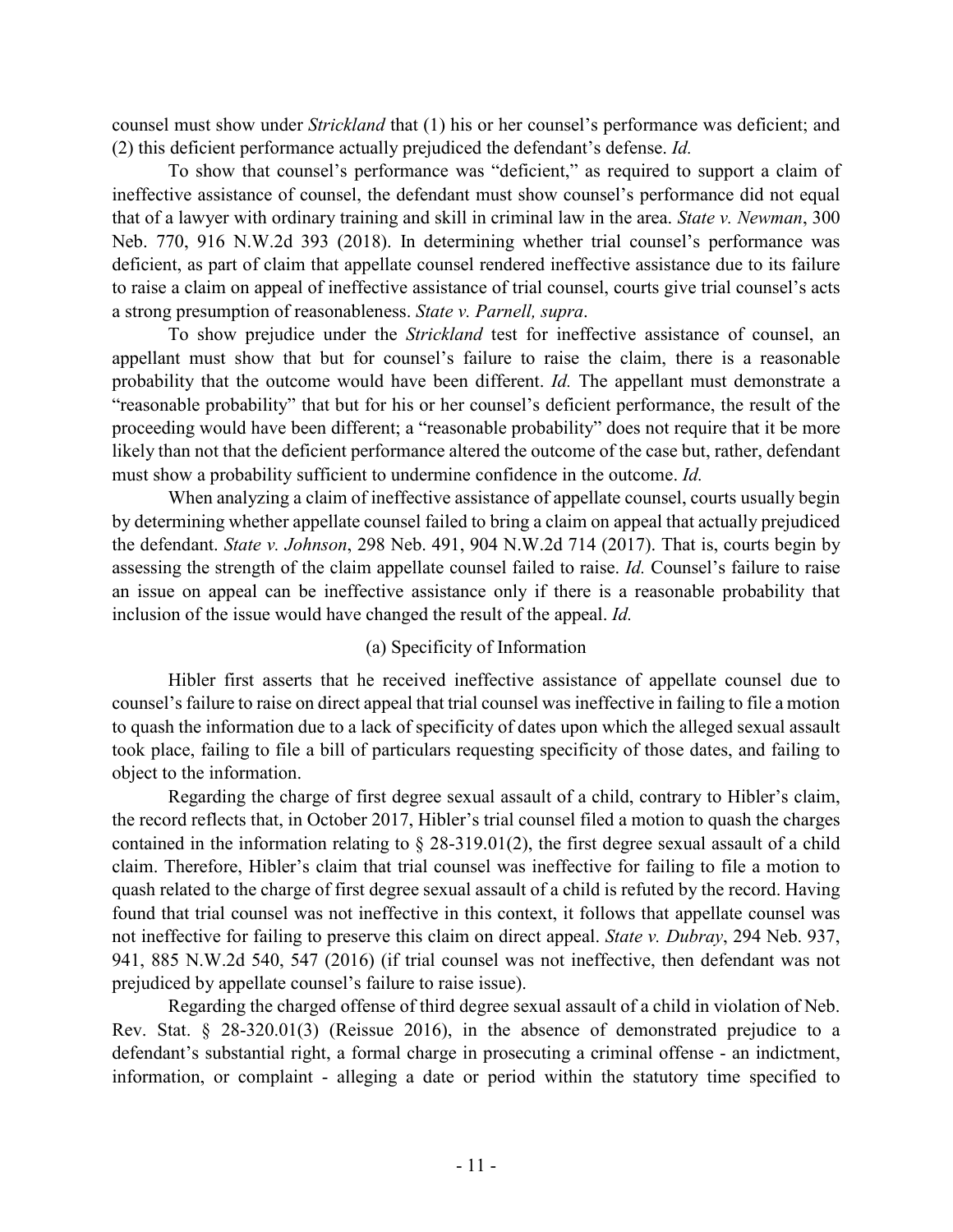commence prosecution for the crime charged is sufficient, unless the particular offense charged requires establishment of a specific time as an essential element of that crime charged. *State v. Wehrle*, 223 Neb. 928, 395 N.W.2d 142 (1986). To that end, the Nebraska Supreme Court has held that as to the crime of third degree sexual assault of a child in violation of § 28-320.01(3), the exact date of the offense is not an essential element of the crime. *State v. Samayoa*, 292 Neb. 334, 873 N.W.2d 449 (2015). As the Nebraska Supreme Court noted in *Samayoa*:

This holding is consistent with our previous determination in *State v. Wehrle, supra,* that the date of commission is not an essential element of first degree sexual assault, which can also require proof of the defendant's and victim's ages. See Neb. Rev. Stat. § 28-319(1) (Reissue 2008). It also recognizes and accommodates the unique circumstances surrounding young victims, who "are often unsure of the date on which the assault or assaults occurred" and "may have no meaningful reference point of time or detail by which to distinguish one specific act from another." See *State v. Martinez,* 250 Neb. 597, 600, 550 N.W.2d 655, 658 (1996). See, also, *Sledge v. State,* 903 S.W.2d 105 (Tex. App. 1995).

### 292 Neb. at 343, 873 N.W.2d at 456.

For the reasons outlined in *Samayoa* and *Wehrle*, we find that the State's information charging Hibler with third degree sexual assault of a child was sufficiently pled. Thus, any motion to quash filed on the basis that the information failed to allege the specific dates of this offense would have been denied. As a matter of law, counsel cannot be ineffective for failing to raise a meritless argument to the trial court. *State v. Jaeger*, 311 Neb. 69, 970 N.W.2d 751 (2022). Thus, the claim that trial counsel was ineffective in failing to file a motion to quash the charged offense of third degree sexual assault of a child fails.

Regarding the charged offense of incest, Neb. Rev. Stat. § 28-703(1) (Reissue 2016) provides that "[a]ny person who shall knowingly intermarry or engage in sexual penetration with any person who falls within the degrees of consanguinity set forth in section 28-702 or any person who engages in sexual penetration with his or her stepchild who is under nineteen years of age commits incest." Although the Nebraska Supreme Court has not previously found that the exact date of that offense is not an essential element of the crime of incest, the court's reasoning in determining that the exact date of the commission of the offense was not a substantive element in the offenses of first, second, and third degree assault of a child is instructive.

In *State v. Samayoa*, 292 Neb. 334, 343, 873 N.W.2d 449, 456 (2015), the Nebraska Supreme Court explained:

Given the statutory definitions of first and third degree sexual assault of a child, we reject [the appellant's] argument that the exact date of offense is an essential element of those crimes. Neither under federal law nor under Nebraska law is the exact time of the commission of an offense regarded as a substantive element in the charge or proof thereof, unless the statute involved makes it so or is clearly intended to have that effect. *Huffman v. Sigler,* 352 F.2d 370 (8th Cir. 1965). See, also, *State v. Wehrle,* 223 Neb. 928, 395 N.W.2d 142 (1986); *State v. Harig,* 192 Neb. 49, 218 N.W.2d 884 (1974). In the case of sexual assault of a child, the statutes involved do not make the time or date of the offense an element of the crime. Sections 28-319.01(1) and 28-320.01 require proof that the sexual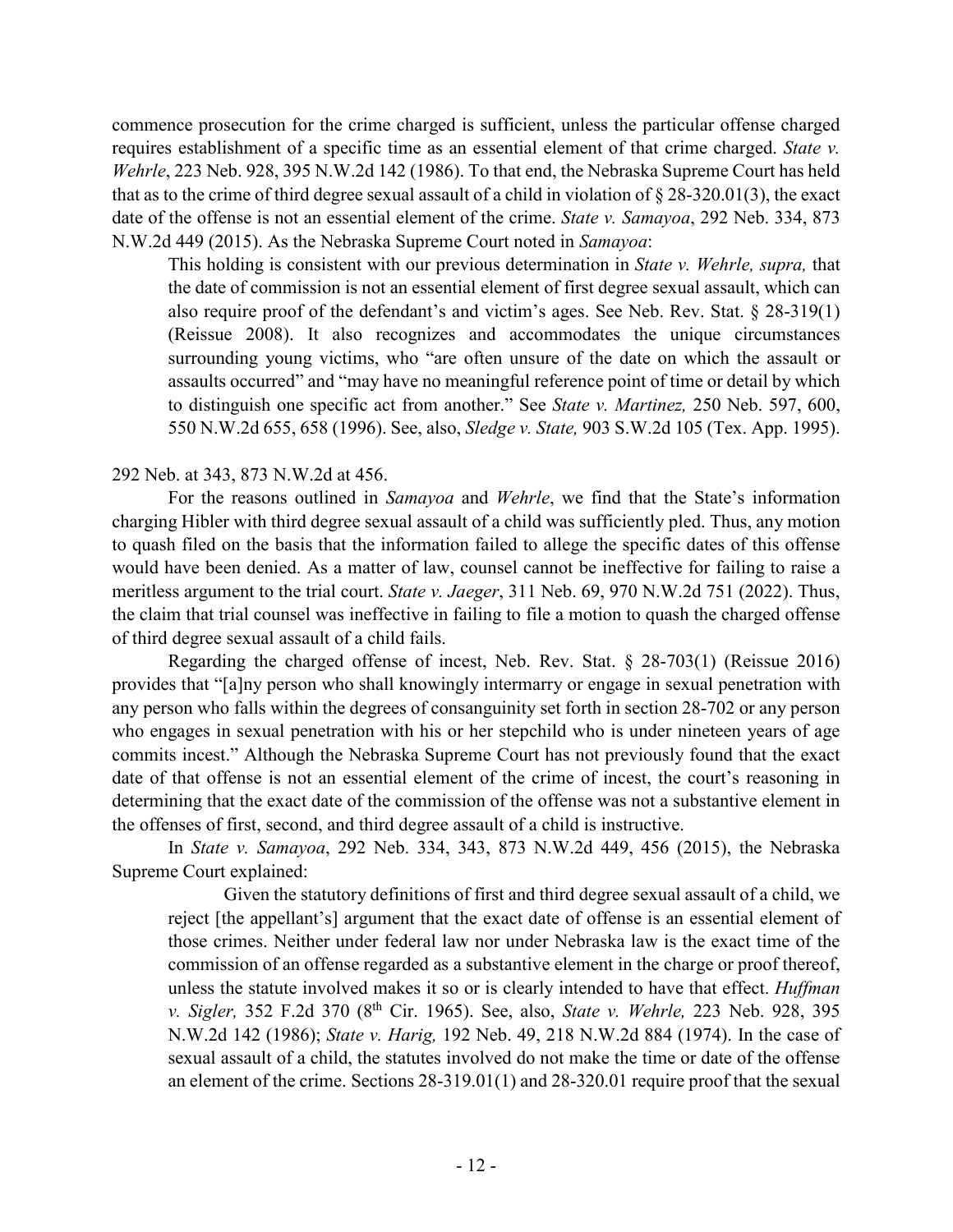penetration or sexual contact occurred when the defendant and victim were certain ages. But they do not require proof that such event occurred on a specific date. We therefore conclude that the exact date of commission is not a substantive element of first, second, or third degree sexual assault of a child.

Similar to the elements of first, second, and third degree sexual assault, the elements of incest do not require the specific date of commission, although the statute does require the State to establish that the victim was under nineteen years of age. We believe that the Nebraska Supreme Court's statement in *State v. Wehrle*, 223 Neb. 928, 934, 395 N.W.2d 142, 147 (1986) is controlling:

. . . in the absence of demonstrated prejudice to a defendant's substantial right, a formal charge in prosecuting a criminal offense--an indictment, information, or complaint- alleging a date or period within the statutory time specified to commence prosecution for the crime charged is sufficient, unless the particular offense charged requires establishment of a specific time as an essential element of that crime charged.

See also *State v. Martinez*, 250 Neb. 597, 550 N.W.2d 655 (1996) (where information provides timeframe which has distinct beginning and equally clear end within which crimes are alleged to have been committed, it is sufficient to satisfy requirements of Sixth Amendment). Because the statutory elements of incest do not require the State to establish that the offense was committed on a specific date, an information which provides a timeframe which has a distinct beginning and end is sufficient to satisfy the requirement of the Sixth Amendment. Accordingly, because a motion to quash based on a lack of specific date of the alleged offense of incest would have been denied, we cannot find that trial counsel was deficient for failing to file one. As a matter of law, counsel cannot be ineffective for failing to raise a meritless argument to the trial court. *State v. Jaeger*, 311 Neb. 69, 970 N.W.2d 751 (2022). And, having found that trial counsel was not ineffective in this context, it follows that appellate counsel was not ineffective for failing to preserve the claim on direct appeal. *State v. Dubray*, 294 Neb. 937, 885 N.W.2d 540 (2016) (if trial counsel was not ineffective, then defendant was not prejudiced by appellate counsel's failure to raise the issue).

# (b) Events Outside of Lancaster County

Hibler next alleges that he received ineffective assistance of appellate counsel for failing to raise and preserve trial counsel's failure to file a motion in limine or object to the victim's testimony regarding another sexual assault by Hibler involving the same victim that occurred outside of Lancaster County. Hibler asserts that the victim's testimony that Hibler massaged and touched her vagina in 2015 in Douglas County was inadmissible and effective trial counsel would have filed a motion in limine to exclude the testimony under rules 401, 403, and 404; would have objected to the introduction of the testimony; or would have requested a limiting instruction. Additionally, Hibler contends that appellate counsel's failure to preserve the error on direct appeal denied him the opportunity to present an issue of constitutional magnitude in his postconviction motion. We disagree.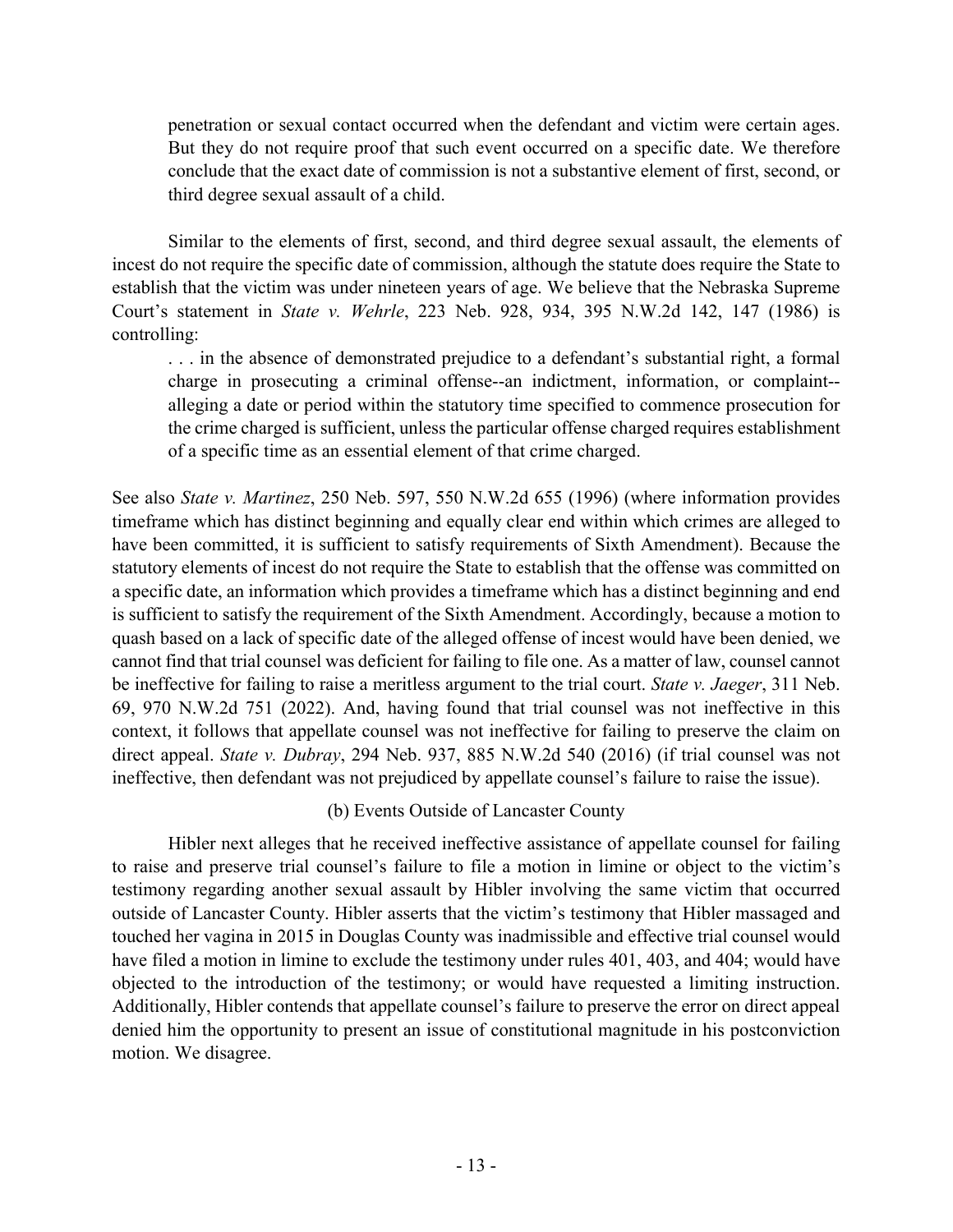It is within the discretion of the trial court to determine relevancy and admissibility of evidence of other wrongs or acts under Neb. Rev. Stat. §§ 27-403 and 27-404(2) (Reissue 2016), and the trial court's decision will not be reversed absent an abuse of discretion. *State v. Cullen*, 292 Neb. 30, 870 N.W.2d 784 (2015); *State v. Freemont*, 284 Neb. 179, 817 N.W.2d 277 (2012). Rule 404 provides in part that:

(2) Evidence of other crimes, wrongs, or acts is not admissible to prove the character of a person in order to show that he or she acted in conformity therewith. It may, however, be admissible for other purposes, such as proof of motive, opportunity, intent, preparation, plan, knowledge, identify, or absence of mistake or accident.

(3) When such evidence is admissible pursuant to this section, in criminal cases evidence of other crimes, wrongs, or acts of the accused may be offered in evidence by the prosecution if the prosecution proves to the court by clear and convincing evidence that the accused committed the crime, wrong, or act. Such proof shall first be made outside the presence of any jury.

Rule 404(2), however, does not apply to evidence of a defendant's other crimes or bad acts if the evidence is inextricably intertwined with the charged crime. *State v. Parnell,* 294 Neb. 551, 883 N.W.2d 652 (2016). Inextricably intertwined evidence includes evidence that forms part of the factual setting of the crime, or evidence that is so blended or connected to the charged crime that proof of the charged crime will necessarily require proof of the other crimes or bad acts, or if the other crimes or bad acts are necessary for the prosecution to present a coherent picture of the charged crime. *Id.*

In this case, the victim reported that during the four-month period, one of the alleged assaults took place at her grandfather's home in Omaha, Nebraska. This assault occurred in the same timeframe as the other incidents and involved the same victim. The district court found that this evidence was inextricably intertwined with the Lancaster County assaults. Hibler asserts that he was entitled to an evidentiary hearing under Rule 404(3) governing the admissibility of this evidence and that the trial court failed to fulfill its obligation to consider the admissibility of the events outside of Lancaster County under evidentiary rule 404. He contends that trial counsel was ineffective in failing to raise the issue with the district court. Thereafter, Hibler claims his appellate counsel was likewise ineffective for failing to raise and preserve this claim on direct appeal. We disagree.

From our review of the record, the testimony governing the sexual assault occurring in Douglas County formed the basis of a pattern of continuing sexual assaults of the victim which occurred during the four-month time period when the victim's mother was caring for the victim's brother. The fact that one of the assaults occurred outside of Lancaster County does not render it unrelated to the other assaults or any more prejudicial than the testimony of the other incidents. Instead, the act occurring in Douglas County was of a similar nature occurring during the same time period as the crimes charged and presented a coherent picture of the charged crimes. See *State v. Lee*, 304 Neb 252, 934 N.W.2d 135 (2019) (holding State is entitled to present coherent picture of facts of crime charged and evidence of other conduct that forms integral part of crime charged is not rendered inadmissible under Rule 404 merely because acts are criminal but have not been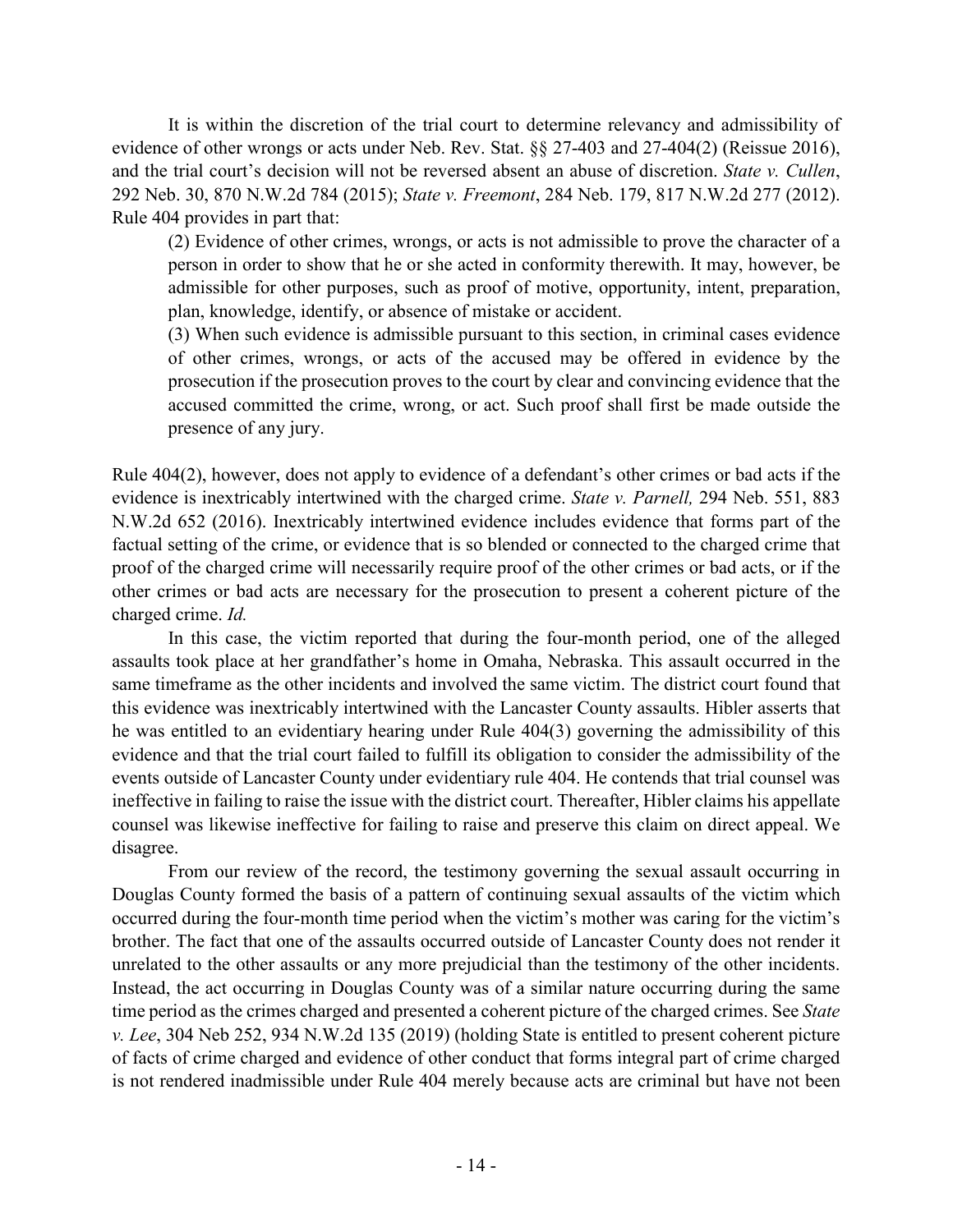charged). The Nebraska Supreme Court has stated that bad acts that form the factual setting of the crime in issue or that form an integral part of the crime charged are not covered under § 27-404(2). *State v. Robinson*, 271 Neb. 698, 715 N.W.2d 531 (2006). Therefore, any objection or motion to require a separate hearing governing his testimony under Rule 404 would have been meritless. See *State v. Anderson*, 305 Neb. 978, 943 N.W.2d 690 (2020) (as matter of law, counsel is not ineffective for failing to make meritless objection). Further, as to Hibler's separate argument that the testimony was unfairly prejudicial to him, the Nebraska Supreme Court has stated:

The Neb. Rev. Stat. § 27-403 unfairly prejudicial analysis cannot be based on the fact that evidence of sexual misconduct propensity evidence would be prejudicial. Of course, the more probative the evidence is in establishing a similar deviant sexual propensity the more prejudicial the evidence becomes, but such prejudice is not unfair under § 27-403 because of its enhanced probative value.

*State v. Lierman*, 305 Neb. 289, 299, 940 N.W.2d 529, 540 (2020) quoting 3 R. Collin Mangrum, Mangrum on Nebraska Evidence § 27-414[D](5) at 334 (2019). Similarly, although the separate deviant act occurring in Douglas County may have been prejudicial to Hibler, it cannot be considered unfair under § 27-403 because of its enhanced probative value.

We find that trial counsel was not ineffective for failing to file a pretrial motion to exclude the victim's testimony regarding the Douglas County sexual assault as that argument would have been meritless. Correspondingly, appellate counsel cannot be ineffective for failing to raise a meritless argument. *State v. Jaeger*, 311 Neb. 69, 970 N.W.2d 751 (2022). Therefore, this argument fails.

### (c) Victim's iPad

Hibler next argues that his appellate counsel was ineffective for failing to raise on direct appeal that his trial counsel was ineffective for failing to pursue legal avenues to obtain the Cellebrite reports generated from the victim's iPad which compromised counsel's ability to depose witnesses and effectively challenge those reports at trial. Specifically, Hibler argues that the State performed Cellebrite extractions from the victim's iPad on April 1 and 13, 2016; obtained the victim's diary entries from the second extraction which the State then used at trial; failed to disclose the reports from the April 13 extraction by the time trial counsel deposed the victim in January 2017 and deposed law enforcement personnel Donovan and Duncan in April 2017; and never produced the reports in advance of trial, thereby compromising trial counsel's ability to cross-examine witnesses, argue chain of custody, or make objections to the diary entries during the course of trial. Hibler then argues that "[a] direct-appeal attorney with ordinary skill and training would have preserved the issue concerning trial counsel's performance by raising it on direct appeal. He did not." Brief for appellant at 29. The record is to the contrary.

In connection with Hibler's direct appeal, the Nebraska Supreme Court spelled out that Hibler's appellate counsel preserved the following claims of ineffective assistance of counsel in connection with the Cellebrite reports from the victim's iPad:

(2) failing to impeach and cross-examine three members of law enforcement, A.H., and

J.H. regarding differences in trial testimony concerning the processing of J.H.'s tablet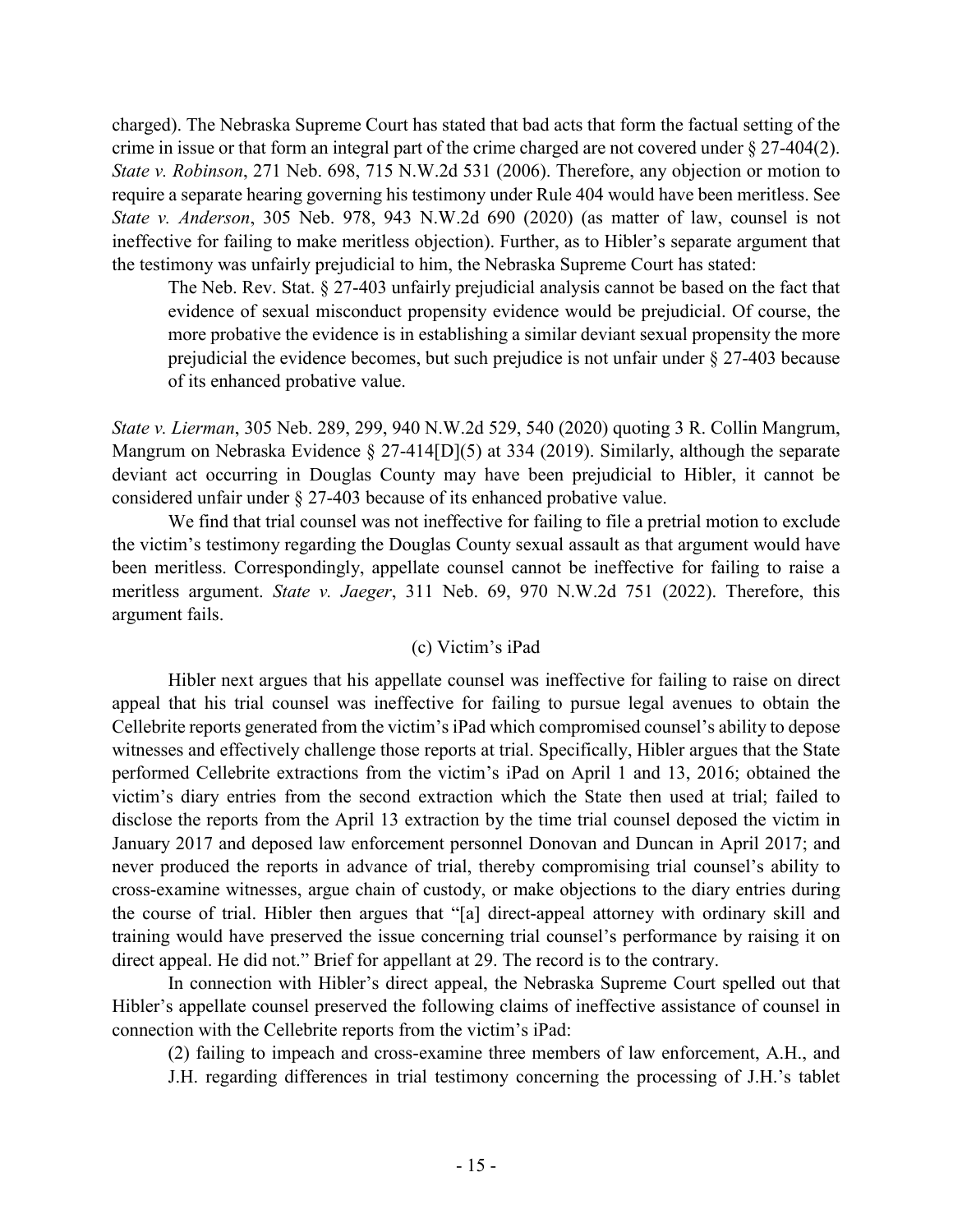computer and the testimony of some of the law enforcement officers in their depositions and a police report;

(3) failing to subpoena or move to compel the State to turn over a Cellebrite report generated during data extraction of the tablet computer;

(4) failing to engage an independent forensic computer examiner to review the reports and data extractions performed on the tablet computer; [and]

(5) failing to mount a foundational challenge to the diary entries based on a broken chain of custody of the tablet computer, because officers gave conflicting deposition testimony concerning the tablet.

*State v. Hibler*, 302 Neb. 325, 349, 923 N.W.2d 398, 418 (2019).

In short, Hibler's appellate counsel did raise the issue that trial counsel was ineffective for failing to obtain discovery of the Cellebrite reports and for failing to further attack the reports and victim's diary entries at trial. As such, Hibler's claim that his appellate counsel was ineffective for failing to preserve this claim on direct appeal is refuted by the record.

For the sake of clarity, we further note that had Hibler's postconviction counsel preserved these claims on appeal from his postconviction motion, the record indicates that contrary to Hibler's assertion that extractions of J.H.'s iPad occurred on April 1 and 13, 2016, the extraction took place on April 13, 2016. The diary entries that were later utilized at trial were not discovered by the State until May 2017 when it performed an examination from that April 13, 2016, extraction. Thus, the diary entries were not discovered by the State until after the depositions of J.H., Duncan, and Donahue had been taken. Regarding the contents obtained from the May 2017 examination, Hibler's counsel cross-examined the witness at trial as it related to his theory that the diary entries obtained were somehow compromised between April 1 and April 13, 2016, by J.H. so as to suggest of a lack of authenticity. But as to that theory, the record further reveals that the iPad was in police custody from April 1 to April 13 and the diary entries were discovered in May 2017 from the extraction which occurred on April 13 while the iPad remained in police custody.

Further, other than suggesting that Hibler's trial counsel was generally compromised by not having the April 13, 2016, extraction produced earlier, he fails to specifically allege what a more timely production of the extraction would have revealed, instead only suggesting there would have been more time to review and test its contents while generally averring in his postconviction motion that

Had trial counsel obtained the Cellebrite report(s)/report(s) from Donahue's extraction--as the Court's discovery order authorized--he, at the very least, would have been able to investigate said report(s) in the pursuit of Hibler's defense, including consulting/obtaining a forensic expert in the field of iPad evidence to review the Cellebrite report(s)'report(s) from the iPad and/or to review the iPad/iPad data independently to assess the validity of LPD's [Lincoln Police Department's] evaluation of the device. Had trial counsel investigated such issues properly, Hibler avers that an independent, qualified forensic expert would have testified that the diary entries that the State attributed to J.H. at trial- admitted into evidence as Exhibit 24--were not made contemporaneously to the events/incident in question but were made at another time, authored by a third-party and/or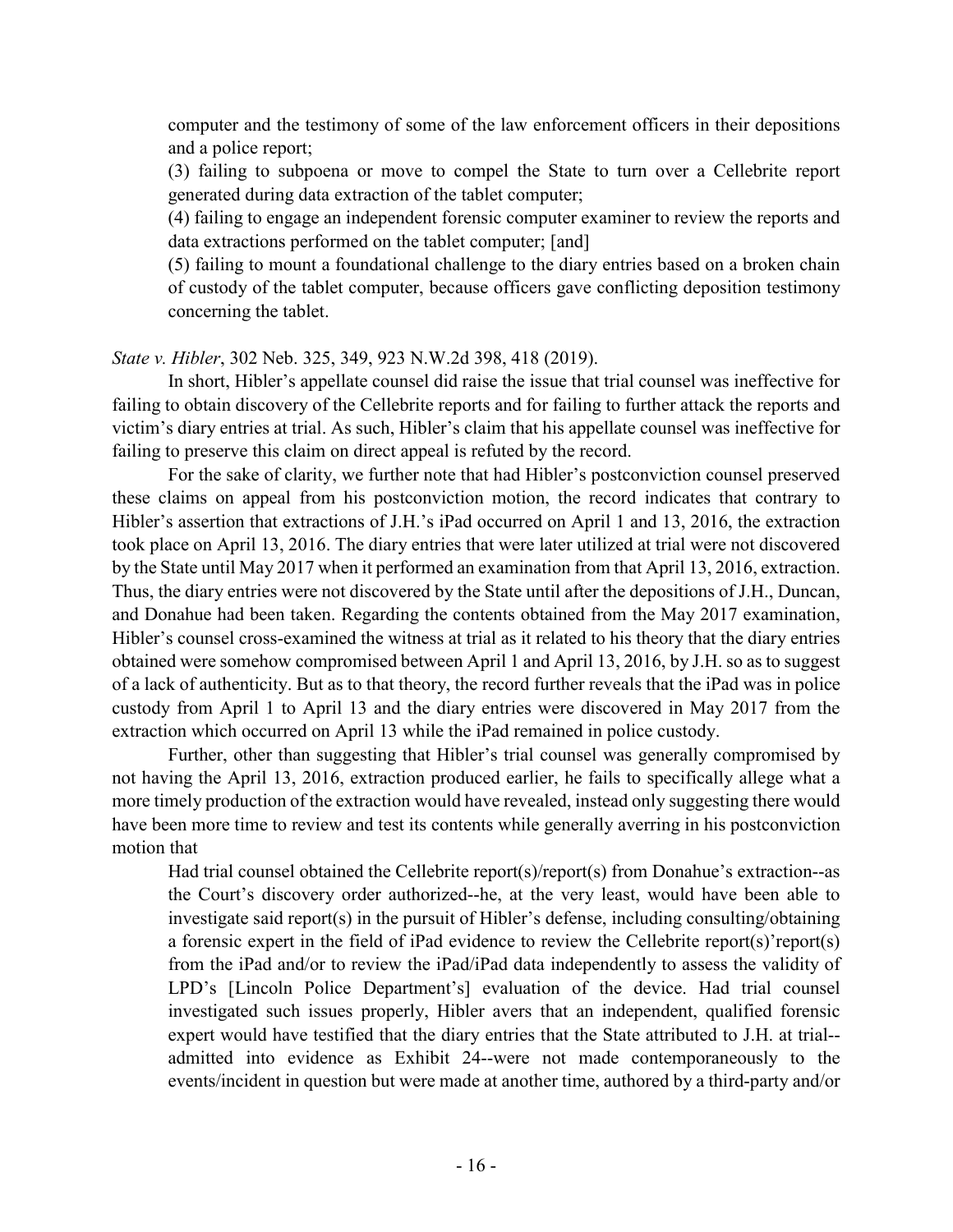altered by a third-party after LPD conducted its first extraction on April 1, 2016, in an effort to bolster J.H.'s credibility to strengthen the State's case against Hibler. Had trial counsel investigated such issues properly, Hibler avers that the testimony of an independent, qualified forensic expert would have negated any significance the jury could have placed on the diary entries; alternatively, trial counsel may have employed the testimony of such an expert to challenge the admissibility of the diary entries into evidence.

Hibler admits that his trial counsel eventually received some materials regarding the iPad and LPD's processing of the device but failed to specifically plead what materials he did not receive; how those relate to the diary entries, if at all; and what specifically is contained in the extraction that would call into question the authenticity of the diary entries. Further, his allegations fail to take into account that the diary entries were eventually obtained from the extraction which occurred on April 13, 2016, while the iPad remained in the possession of police.

In connection with a postconviction claim, the claimant must allege specific allegations of both ineffective assistance of counsel and prejudice. See, *State v. Jaeger*, 311 Neb. 69, 970 N.W.2d 751 (2022) (allegations in motion for postconviction relief must be sufficiently specific for district court to make preliminary determination as to whether an evidentiary hearing is justified); *State v. Dubray*, 294 Neb. 937, 885 N.W.2d 540 (2016) (motion for postconviction relief must adequately allege how defendant was prejudiced by counsel's actions; prejudice is shown by establishing that *but for* deficient performance of counsel, there is reasonable probability that outcome of case would have been different); *State v. Abdulkadir*, 293 Neb. 560, 878 N.W.2d 390 (2016) (in filing motion for postconviction relief, to be entitled to evidentiary hearing, defendant's postconviction motion must state facts actually amounting to prejudice); *State v. Armendariz*, 289 Neb. 896, 857 N.W.2d 775 (2015) (motion which alleges only conclusions of facts or law is insufficient). Because we find Hibler's appellate counsel was not deficient in failing to raise these claims, and because Hibler has not pled any specific facts governing how counsel's failure to further pursue these reports prejudiced Hibler, we find that the district court did not err in not ordering an evidentiary hearing concerning this allegation.

### (d) Motion in Limine or Objection to Exclude Unrelated Sexual Incident

Hibler next argues that appellate counsel was ineffective for failing to raise and preserve trial counsel's failure to file a motion in limine to exclude the testimony by the victim's mother, A.H., concerning an unrelated sexual incident, and for failing to object to that testimony at trial. Hibler contends that the evidence was "per se objectionable" because it was irrelevant, improper character evidence, and unfairly prejudicial. Brief for Appellant at 31. Hibler states that effective trial counsel would have challenged or objected to the admissibility of such evidence by filing a motion in limine or objecting during trial under Nebraska Rule of Evidence 404. Hibler asserts that appellate counsel's failure to raise the claim on direct appeal resulted in prejudice as it prevented Hibler from preserving an issue of constitutional magnitude.

In determining whether a trial counsel's performance was deficient, there is a strong presumption that counsel acted reasonably. *State v. Williams*, 259 Neb. 234, 609 N.W.2d 313 (2000). The decision whether or not to object has long been held to be part of trial strategy. *State*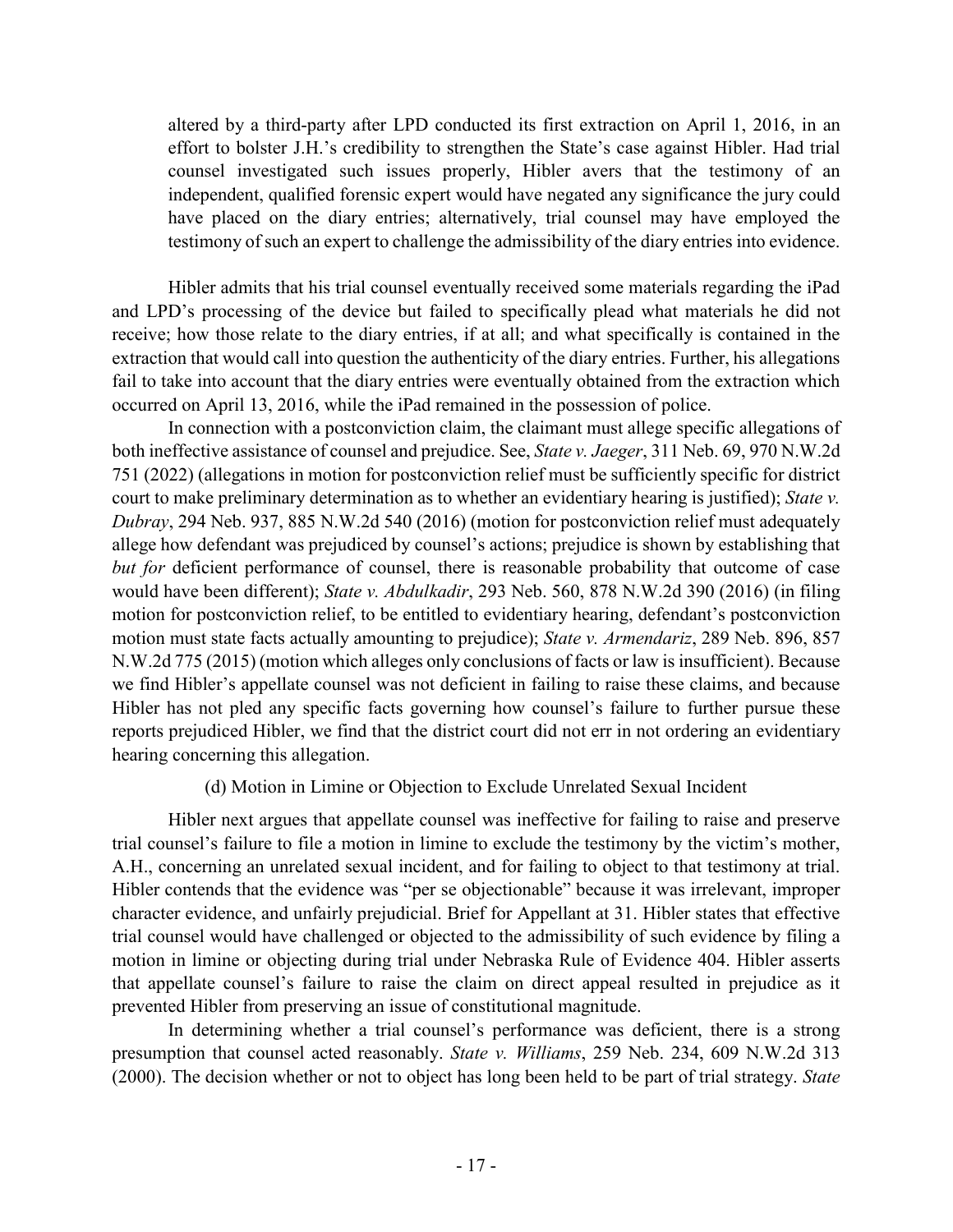*v. Huston*, 291 Neb. 708, 710, 868 N.W.2d 766, 770 (2015). We further recognized that, when reviewing claims of alleged ineffective assistance of counsel, trial counsel is afforded due deference to formulate trial strategy and tactics. *Id.* Additionally, it is within the discretion of the trial court to determine relevancy and admissibility of evidence of other wrongs or acts under § 27-404 and the trial court's decision will not be reversed absent an abuse of discretion. *State v. Cullen*, 292 Neb. 30, 870 N.W.2d 784 (2015). Balancing the probative value of the evidence against the danger of unfair prejudice is also within the discretion of the trial court. *State v. Stubbendieck*, 302 Neb. 702, 924 N.W.2d 711 (2019). The fact that the evidence is prejudicial is not enough to require exclusion, because most, if not all, of the evidence a party offers is calculated to be prejudicial to the opposing party. *Id.* It is only the evidence which has a tendency to suggest a decision on an improper basis that is unfairly prejudicial under § 27-403. *State v. Stubbendieck, supra*.

In this case, A.H. testified that, during conversations with Hibler on April 25 and 26, 2016, he confessed to assaulting the victim. A.H. further stated during that conversation, Hibler said, "while we are here . . . I want to let you know that when I came home from Iraq, I fingered your best friend." Hibler claims his trial counsel was ineffective in failing to file, under § 27-404, a motion in limine to exclude the testimony; object to the introduction of the evidence; move to strike; move for a mistrial; or seek a limiting instruction. Hibler contends that the introduction of this inadmissible testimony resulted in him not receiving a fair trial.

In dismissing this claim, the district court first found there was no allegation that trial counsel knew or should have predicted A.H. would testify at trial about this separate statement involving A.H.'s friend and thus, counsel could not be deficient in failing to file a motion in limine. We agree with that analysis. As to failing to object or move for a mistrial once the statement was made, the first question is whether the statement itself was inadmissible. Hibler argues the statement was inadmissible under § 27-404.

Neb. Rev. Stat § 27-404 (Reissue 2016) provides, in relevant part:

(1) Evidence of a person's character or a trait of his or her character is not admissible for the purpose of proving that he or she acted in conformity therewith on a particular occasion, except:

(a) Evidence of a pertinent trait of his or her character offered by an accused, or by the prosecution to rebut the same;

(b) Evidence of a pertinent trait of character of the victim of the crime offered by an accused or by the prosecution to rebut the same, or evidence of a character trait of peacefulness of the victim offered by the prosecution in a homicide case to rebut evidence that the victim was the first aggressor. In at sexual assault case, reputation, opinion, or other evidence of past sexual behavior of the victim is governed by section 27-412; or

(c) Evidence of the character of a witness as provided in sections 27-607 to 27-609.

(2) Evidence of other crimes, wrongs, or acts is not admissible to prove the character of a person in order to show that he or she acted in conformity therewith. It may, however, be admissible for other purposes, such as proof of motive, opportunity, intent, preparation, plan, knowledge, identity, or absence of mistake or accident.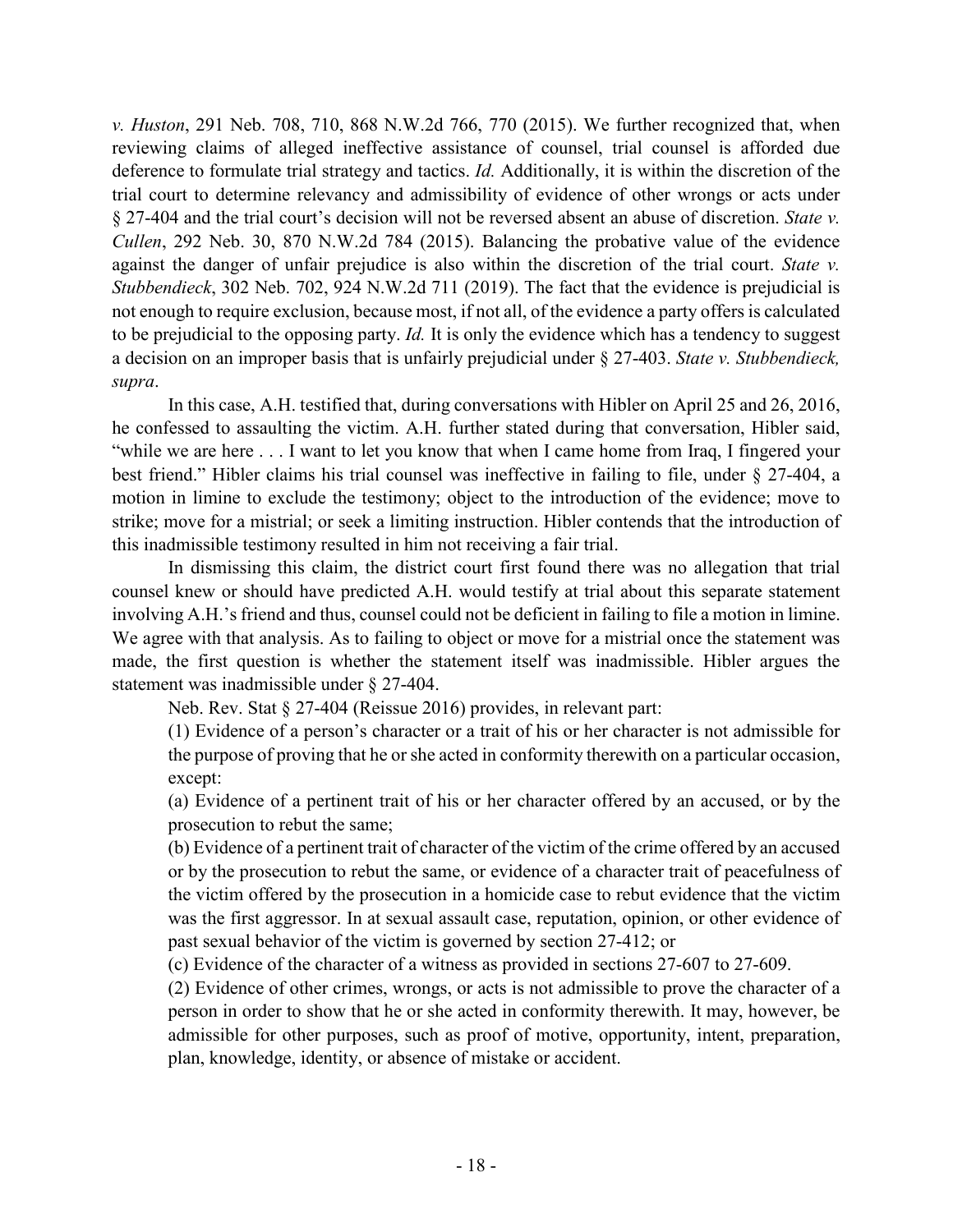As a threshold matter, whether the statement alleged to have been made by Hibler to A.H. involving his act with A.H.'s friend was admissible (either as character evidence or other bad act), depends on whether it was being offered for the purpose of proving that he acted in conformity therewith on a particular occasion. But that is not necessarily the case in the context in which A.H. offered the statement. In making the statement, A.H. testified that Hibler made the statement to her in connection with his admission of acts involving J.H. To that end, the statement could be considered as contextual evidence of Hibler's state of mind in making the confession as opposed to being offered to prove conforming behavior.

But whether the statement itself was admissible or whether counsel followed a reasonable trial strategy in failing to object to A.H.'s statement, we need not decide. As the district court noted, this was a single statement in a lengthy trial and, in analyzing the prejudice prong of the *Strickland v. Washington*, 466 U.S. 668, 104 S. Ct. 2052, 80 L. Ed. 2d 674 (1984), test, the district court found that there was simply no reasonable probability that had this statement been excluded, the result of the proceeding would have been different. Having fully reviewed the record, we agree with the district court. After performing a de novo review of the record we find that, assuming that trial counsel had timely objected to A.H.'s statement and assuming that the district court sustained the objection and struck the sentence from the record, there is no reasonable probability that the outcome of this trial would have been different. As such, we reject the claim that Hibler was entitled to an evidentiary hearing governing this claim.

### (e) Closing Argument

Hibler next assigns that appellate counsel was ineffective for failing to preserve on direct appeal trial counsel's failure to object to the State's closing argument. Hibler contends that, during closing argument, the prosecutor erroneously equated sexual contact with sexual penetration. Hibler claims that the prosecutor's statements were not supported by the evidence because the victim's testimony only referred to Hibler engaging in "cupping," "massaging," "rubbing," and "swiping" of the victim's vaginal area which does not amount to penetration. Hibler also contends that the State's use of the word "fingering" constituted prosecutorial misconduct because the term is a colloquialism for sexual penetration which unduly and improperly inflamed the jury.

When a prosecutor's comments rest on reasonably drawn inferences from the evidence, he or she is permitted to present a spirited summation that a defense theory is illogical or unsupported by the evidence and to highlight the relative believability of witnesses for the State and the defense. *State v. Dubray*, 289 Neb. 208, 854 N.W.2d 584 (2014). When considering a claim of prosecutorial misconduct, an appellate court first considers whether the prosecutor's acts constitute misconduct. *Id.* In determining whether a prosecutor's improper conduct prejudiced the defendant's right to a fair trial, the appellate court considers the following factors: (1) the degree to which the prosecutor's conduct or remarks tended to mislead or unduly influence the jury; (2) whether the conduct or remarks were extensive or isolated; (3) whether defense counsel invited the remarks; (4) whether the court provided a curative instruction; and (5) the strength of the evidence supporting the conviction. *Id.*

A prosecutor's conduct that does not mislead and unduly influence the jury is not misconduct. *Id.* But if the appellate court concludes that a prosecutor's acts were misconduct, the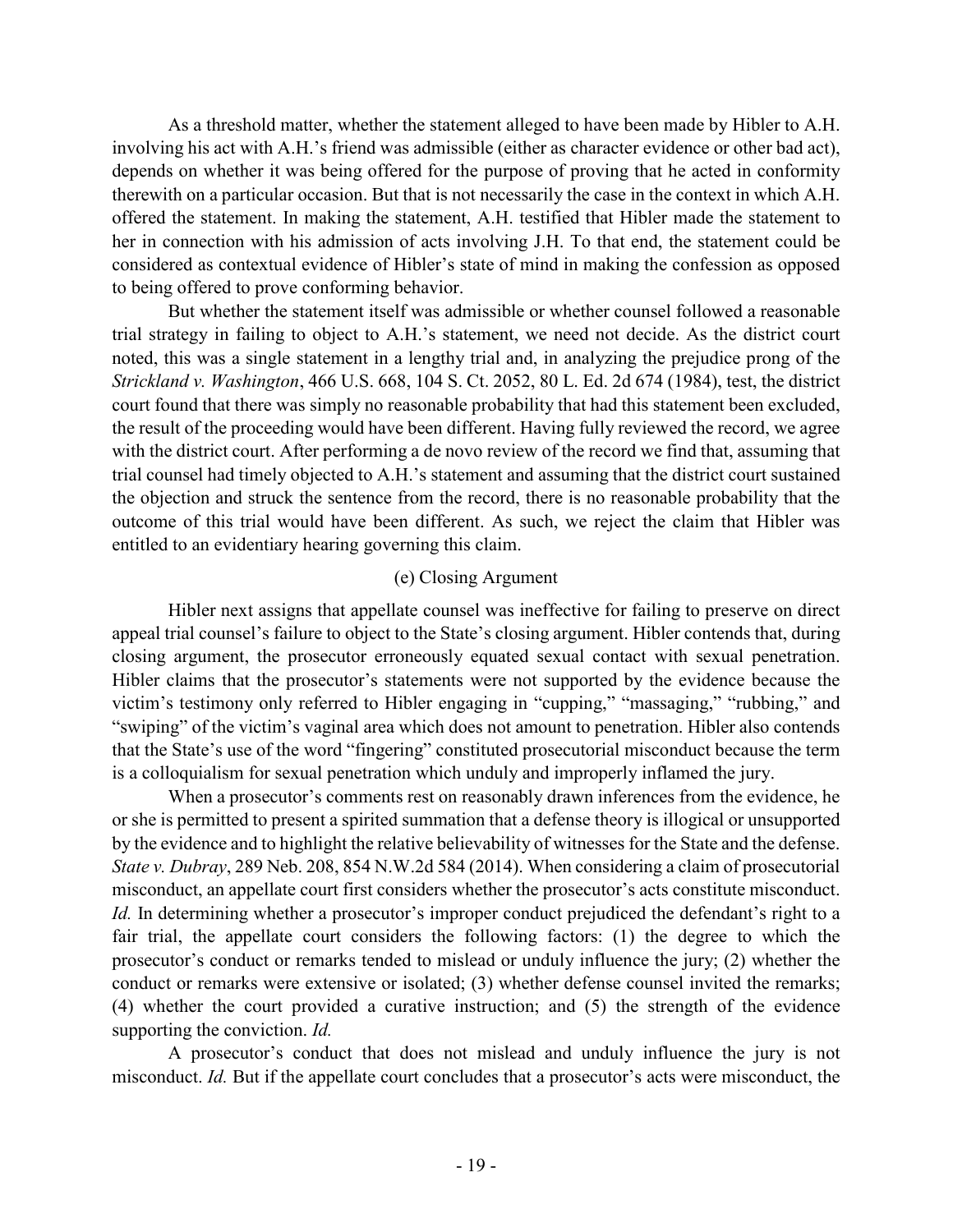appellate court next considers whether the misconduct prejudiced the defendant's right to a fair trial. *Id.* Whether prosecutorial misconduct is prejudicial depends largely on the context of the trial as a whole and prosecutorial misconduct prejudices a defendant's right to a fair trial when the misconduct so infected the trial that the resulting conviction violates due process. *Id.*

In this case, following Hibler's conviction, he filed a direct appeal challenging the sufficiency of the evidence as it pertained to the element of penetration. The Nebraska Supreme Court stated:

We have stated that the slightest intrusion into the genital opening is sufficient to constitute penetration, and such element may be proved by either direct or circumstantial evidence. *State v. Archie*, 273 Neb. 612, 733 N.W.2d 513 (2007). It is not necessary that the vagina be entered or that the hymen be ruptured; the entry of the vulva or labia is sufficient. *Id.*

J.H. did not use the word "penetration" when she testified at trial, but described acts by Hibler in detail sufficient to show penetration had occurred. J.H.'s testimony was consistent with the more anatomically informed testimony of A.H. summarizing J.H.'s reports of the sexual assaults. We have refused to require that a youthful victim testify about sexual acts "in vocabulary used by a gynecologist." *State v. Hirsch,* 245 Neb. 31, 47, 511 N.W.2d 69, 80 (1994). A rational jury could conclude that Hibler's actions described above in our statement of facts section were sufficient to prove penetration. The evidence was sufficient to support the conviction for first degree sexual assault of a child and incest with a person under 18 years of age.

*State v. Hibler*, 302 Neb. 325, 347-48, 923 N.W.2d 398, 417 (2019).

In his motion for postconviction relief, Hibler asserts that trial counsel should have objected to the portions of the State's closing argument which characterized Hibler's conduct as "grooming" and referencing "penetration" and "fingering" which he contends mischaracterized the evidence adduced at trial. However, the record demonstrates that the State was arguing that penetration occurred based upon the evidence presented that Hibler engaged in the acts of "swiping" and "cupping" of the victim's vaginal opening. When considered with the Nebraska Supreme Court's determination that this evidence was sufficient to prove penetration, it follows that the State was permitted to draw this reasonable inference and deduction from the evidence, and there is nothing in this record which indicates that the language used by the State during closing arguments misled the jury. Therefore, we find that the State's closing arguments did not amount to prosecutorial misconduct and any objection by trial counsel would have been meritless. As previously stated, trial counsel cannot be ineffective for failing to raise a meritless argument. See *State v. Anderson*, 305 Neb. 978, 943 N.W.2d 690 (2020). Having found that trial counsel was not ineffective here, it follows that appellate counsel was not ineffective for failing to raise this argument on direct appeal. See *State v. Dubray*, 294 Neb. 937, 941, 885 N.W.2d 540, 547 (2016) (if trial counsel was not ineffective, then defendant was not prejudiced by appellate counsel's failure to raise issue).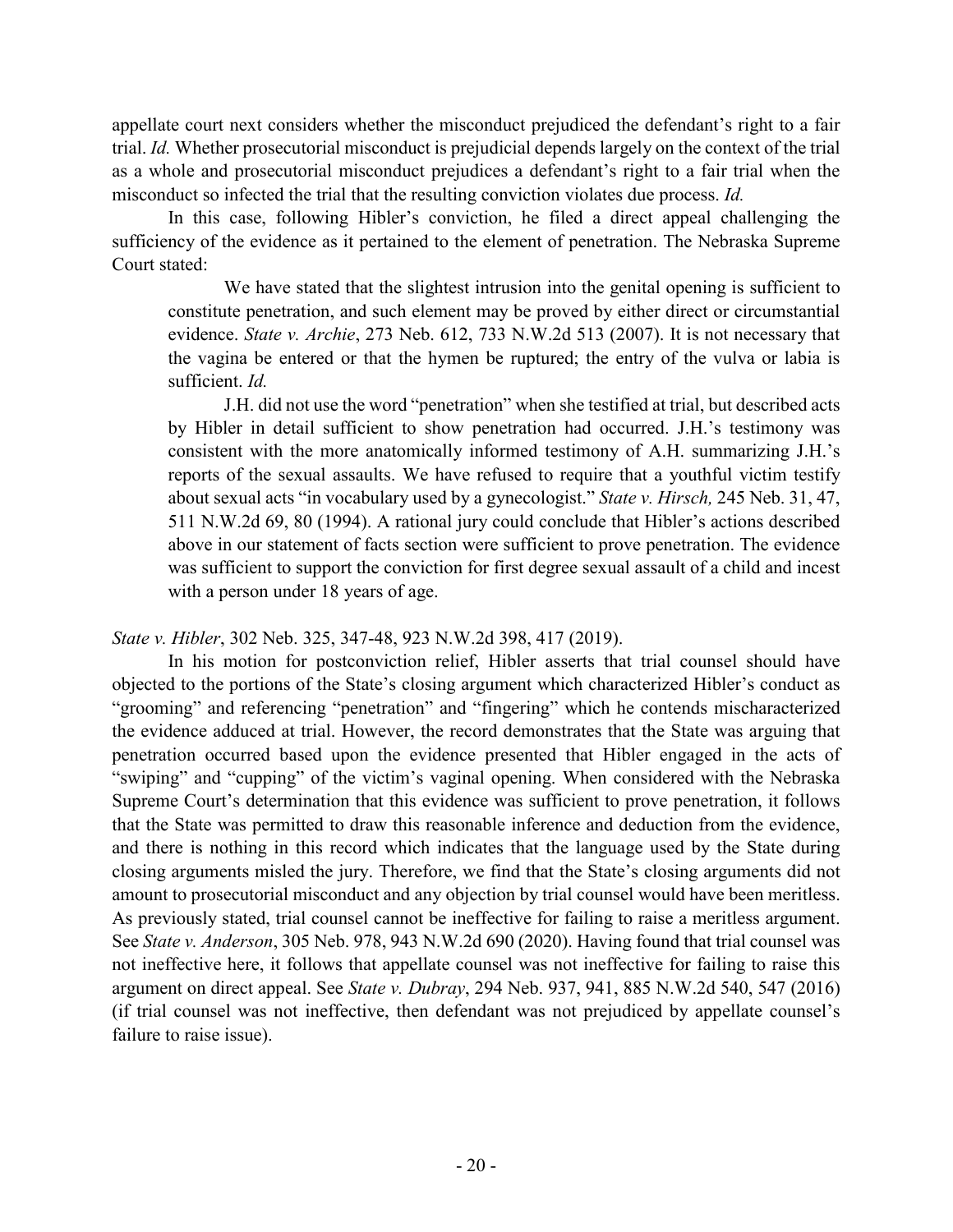#### (f) Directed Verdict

Hibler next argues that appellate counsel was ineffective for failing to raise trial counsel's failure to renew his motion for directed verdict at the close of all of the evidence. Hibler contends that he was prejudiced because the State did not establish penetration which was an element of both first-degree sexual assault of a child and incest with a person under the age of 18 years old.

Although Hibler now claims that trial counsel should have renewed the motion for directed verdict at the close of all the evidence, Hibler's direct appeal assigned as error that the evidence was insufficient to support his convictions for first degree sexual assault of a child and incest and the Nebraska Supreme Court rejected this argument finding the evidence was sufficient to support those convictions. Regardless of whether the evidence is direct, circumstantial, or a combination thereof, and regardless of whether the issue is labeled as a failure to direct a verdict, insufficiency of the evidence, or failure to prove a prima facie case, the standard is the same: In a criminal case, the court can direct a verdict only when (1) there is a complete failure of evidence to establish an essential element of the crime charged or (2) evidence is so doubtful in character and lacking in probative value that a finding of guilt based on such evidence cannot be sustained. *State v. Johnson*, 298 Neb. 491, 904 N.W.2d 714 (2017).

Although Hibler's current argument is couched in the terms of an ineffective assistance of counsel claim, it is the same argument that was raised, and rejected on direct appeal, i.e., that the State failed to prove evidence of penetration as required for his convictions of first degree sexual assault and incest. Since Hibler's claim regarding the sufficiency of the evidence was already considered and rejected on direct appeal, we do not consider it again. A motion for postconviction relief cannot be used to secure further review of issues already litigated on direct appeal. See *State v. Stelly*, 308 Neb. 636, 955 N.W.2d 729 (2021). Therefore, this assignment of error fails.

### (g) Jury Instructions 3 and 6

Hibler next argues that his appellate counsel was ineffective in failing to raise on direct appeal that trial counsel was ineffective in failing to object to jury instructions 3 and 6. Those jury instructions instructed the jury regarding the charges of first degree sexual assault and incest which Hibler contends were not supported by the evidence since the State did not prove penetration.

In an appeal based on a claim of erroneous jury instructions, the appellant has the burden to show that the questioned instructions were prejudicial or otherwise adversely affected a substantial right of the appellant. *State v. Sanders*, 269 Neb. 895, 697 N.W.2d 657 (2005). All the jury instructions must be read together, and if, taken as a whole, they correctly state the law, are not misleading, and adequately cover the issues supported by the pleadings and the evidence, there is no prejudicial error necessitating reversal. *State v. Molina*, 271 Neb. 488, 713 N.W.2d 412 (2006).

Here, Hibler states that the element of penetration was not sufficiently proven and therefore counsel should have objected to the instructions and should have proposed alternate instructions. The jury was instructed in instruction 3 regarding first degree sexual assault of a child and incest that:

. . . Hibler . . . has been charged with three crimes. You must come to a separate decision regarding each crime.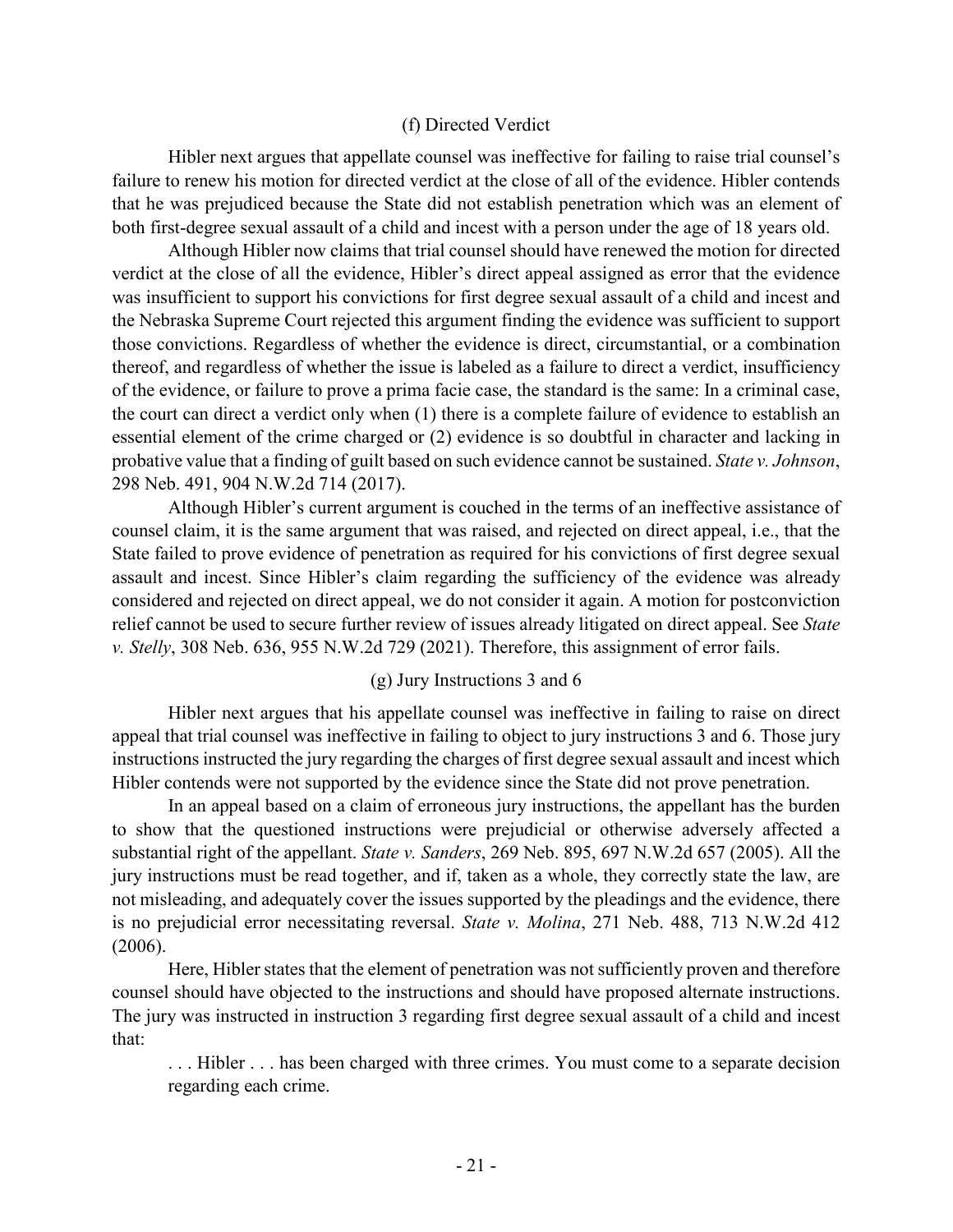Count 1: Sexual Assault of a Child, 1st degree

Depending on the evidence, you will either find . . . Hibler . . .:

1. Guilty of Sexual Assault of a Child, 1st degree or

2. Not Guilty of Sexual Assault of a Child, 1st degree.

A. Elements

The material elements which the Stale must prove by evidence beyond a reasonable doubt in order to convict . . . Hibler. . . of Count I are:

1. That . . . Hibler . . . did subject [the victim] to sexual penetration; and

2. That, at the time, [the victim] was under twelve years of age; and

3. That, at the time, . . . Hibler . . . was at least nineteen years of age or older, and

4. That . . . Hibler . . . did so on, about, or between October 1, 2015, and March 17, 2016,

in Lancaster County, Nebraska.

B. Effect of Findings

If you decide the State proved each of these material elements beyond a reasonable doubt, you must find . . . Hibler . . . guilty of Count I. Otherwise, you must find him not guilty.

The State has the burden of proving beyond a reasonable doubt each of the material elements of Count I and this burden never shifts.

Count II: Incest

Depending on the evidence, you will either find . . . Hibler . . .:

1. Guilty of Incest or

2. Not Guilty of Incest

A. Elements

The material elements which the State must prove by evidence beyond a reasonable doubt in order to convict . . . Hibler . . . of Count II are:

1. That . . . Hibler . . . did subject [the victim] to sexual penetration; and

2. That . . . Hibler . . . did so knowingly; and

3. That, at the time, [the victim] was under eighteen years of age; and

4. That [the victim] is the child of . . . Hibler. . .; and

5. That . . . Hibler. . . did so on, about, or between October 1, 2015, and March 17, 2016,

in Lancaster County, Nebraska.

B. Effect of Findings

If you decide the State proved each of these material elements beyond a reasonable doubt, you must find . . . Hibler . . . guilty of Count II. Otherwise, you must find him not guilty. The State has the burden of proving beyond a reasonable doubt each of the material elements of Count II and this burden never shifts.

. . . .

The jury was also instructed in instruction 6 as to the definition of "sexual penetration": As used in these Instructions:

6. "Sexual Penetration" means sexual intercourse in its ordinary meaning, cunnilingus, fellatio, anal intercourse, or any intrusion, however slight, of any part of the actor's or victim's body or any object manipulated by the actor into the genital or anal openings of